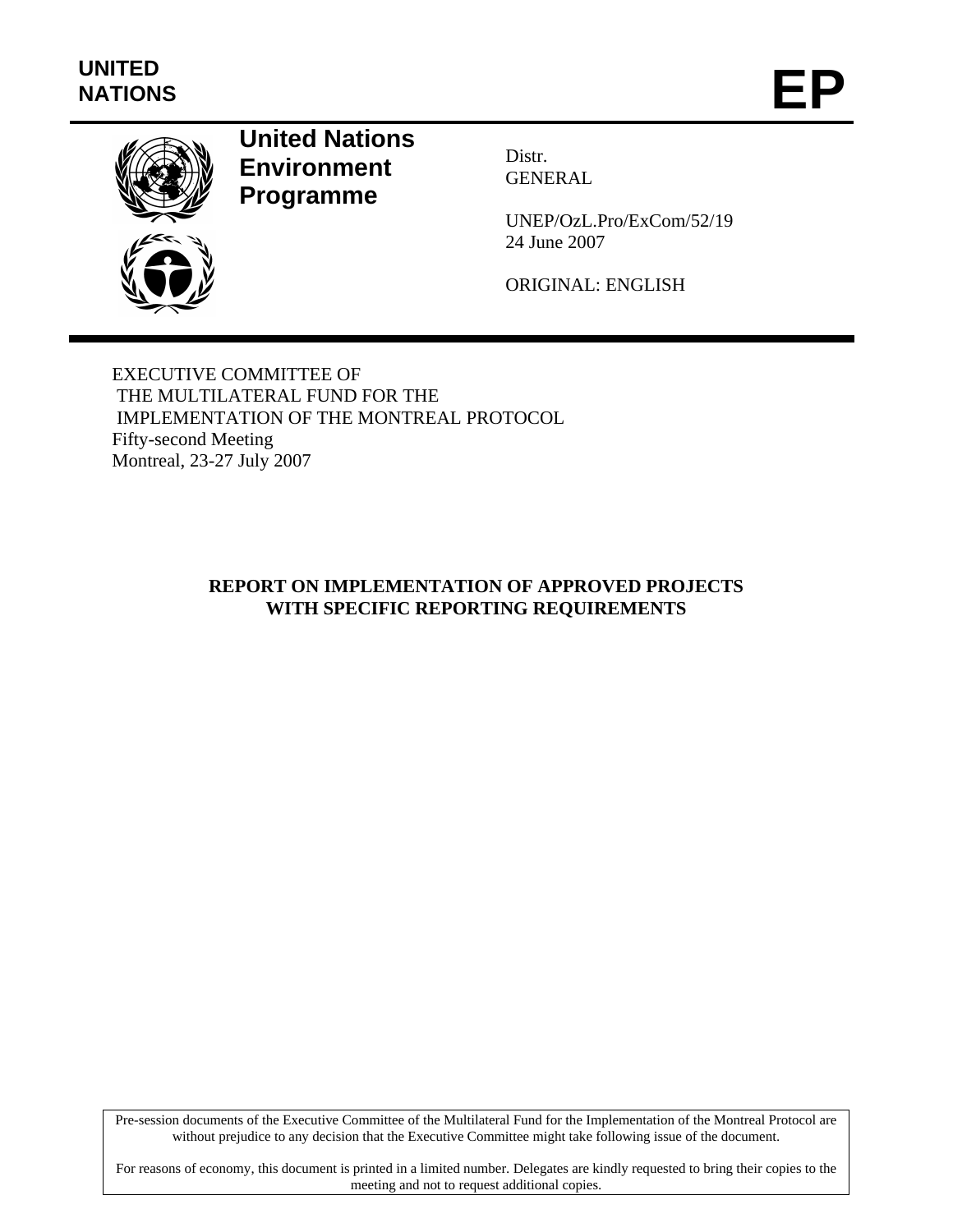### **Introduction**

1. The Government of Spain, as well as UNDP, UNEP and UNIDO have submitted progress reports on the implementation of the following projects, where specific reporting requirements are contained in the agreements, for consideration by the Executive Committee at its 52nd Meeting:

- (a) Argentina: Methyl bromide (MB) phase-out in tobacco and non-protected vegetable seedbeds (UNDP);
- (b) Brunei Darussalam: Implementation of the RMP project (UNDP and UNEP);
- (c) China: Sector plan for CFC production phase-out: verification of CFC imports and exports for 2006 (World Bank);
- (d) Côte d'Ivoire: Phase-out of CFC-12 in the manufacture of cosmetics aerosols by conversion to hydrocarbon aerosol propellant at COPACI, Abidjan (UNIDO);
- (e) Egypt: National phase-out of MB in horticulture and commodities fumigation (UNIDO);
- (f) Egypt: Technology provider for the project to phase out CFC consumption in the manufacture of metered dose inhalers (MDIs) (UNIDO);
- (g) Guatemala: Phase-out of MB in the cultivation of melons, tomatoes, flowers and ornamentals, and strawberries (UNIDO);
- (h)  $\quad$  Haiti: Implementation of the RMP project (UNDP and UNEP);
- (i) Lebanon: Progress report on the implementation of the projects for the phase-out of all remaining soil uses of MB used in the production of cut flowers and tobacco (UNDP), and the phase-out of MB for soil fumigation in strawberry production (UNIDO);
- (j) Libyan Arab Jamahiriya: Plan for the phase-out of import and net consumption of halons in the fire fighting sector (UNIDO)
- (k) Myanmar: Implementation of the RMP project (UNEP and UNIDO);
- (l) Region: LAC: Policy assistance to support the MB phase-out with special focus in Guatemala and Honduras (Government of Spain).

2. The Secretariat reviewed the progress reports in light of the original project proposals, ODS data reported by the Governments concerned under Article 7 of the Montreal Protocol, and relevant decisions taken by the Executive Committee and the Meeting of the Parties.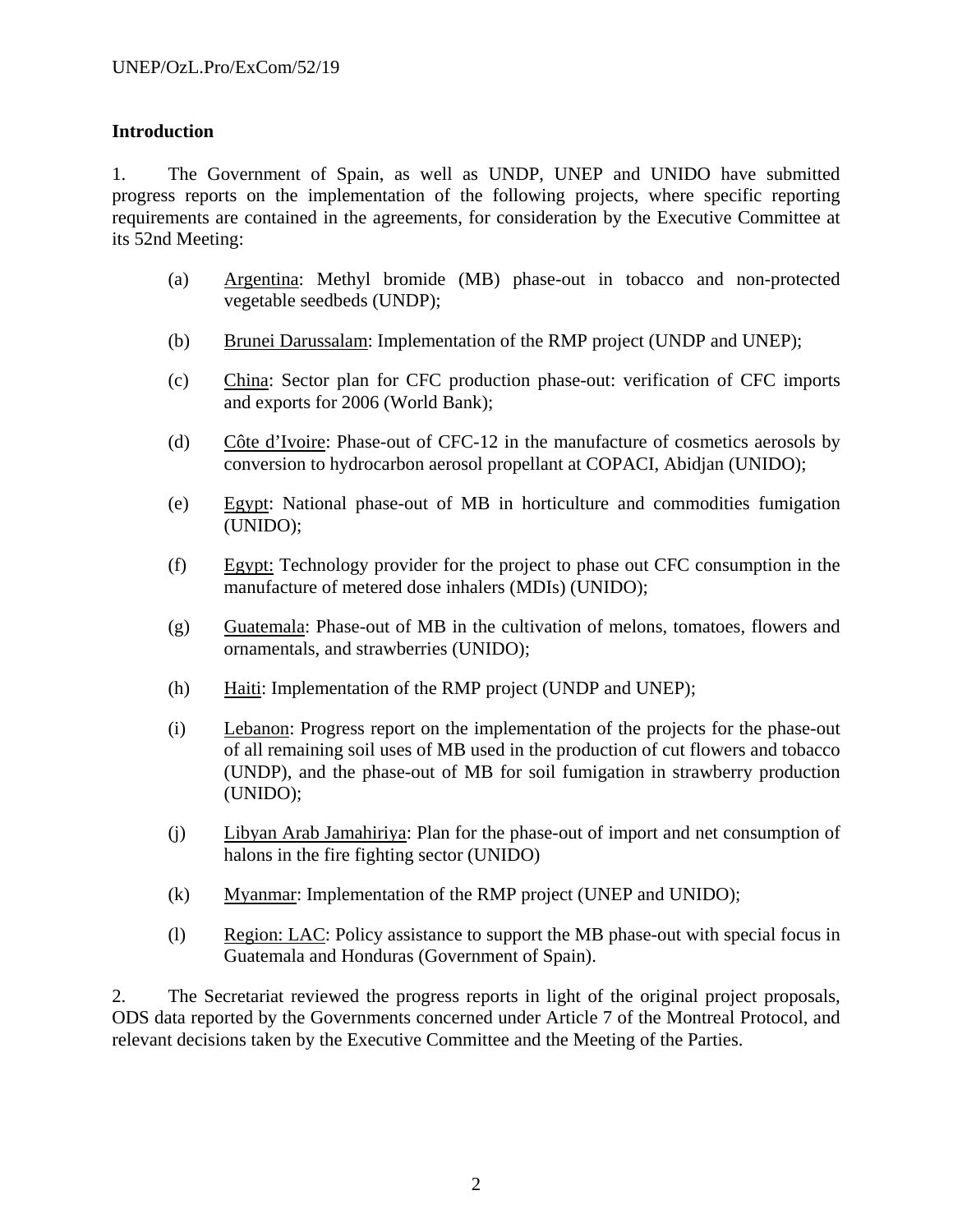### Structure of the document

3. The Secretariat has grouped the progress reports by sector and, within each sector, according to the main issues presented in the reports. Accordingly, the document is divided into the following sections:

- Section I: Progress reports on the implementation of the RMPs in Brunei Darussalam, Haiti and Myanmar (follow-up to decisions adopted at the 52nd Meeting of the Executive Committee);
- Section II: Specific requests to the Executive Committee on the implementation of MB phase-out projects in Argentina, Egypt, Guatemala, Lebanon, and a policy assistance programme in the Central America;
- Section III: Verification of CFC imports and exports for 2006 in China production sector; redeployment of the aerosol equipment purchased for a cancelled project in the former Yugoslav Republic of Macedonia (FYR Macedonia) to be utilized in the COPACI aerosol project in Côte d'Ivoire; report on the technology provider for the phase-out of CFC consumption in the manufacture of MDIs in Egypt; and the revised plan for the sustainability of a halon banking project in Libyan Arab Jamahiriya.

# **I. REPORTS ON IMPLEMENTATION OF RMPs**

## **Brunei Darussalam: Implementation of the RMP**

4. UNEP submitted a progress report on the implementation of the RMP project in Brunei Darussalam for consideration by the Executive Committee at its 51st Meeting. At that Meeting, the Committee noted that Brunei Darussalam had not yet ratified any of the amendments to the Montreal Protocol and the slow rate of implementation of the activities contained in the RMP approved at the 44th Meeting (UNEP/OzL.Pro/ExCom/44/30). The Committee decided, *inter alia,* to request UNDP and UNEP to review the phase-out strategy and plan of action proposed in the original RMP project, and UNEP to continue its efforts to communicate with the Government of Brunei Darussalam and to report back on progress achieved to the 52nd Meeting (decision 51/16 (d)). On 23 April 2007, the Secretariat sent an official communication to the Head of the Environment Unit under the Department of Environment, Parks and Recreation of Brunei Darussalam informing about the requirements of this decision.

## *Report submitted by UNDP and UNEP*

5. The draft memorandum of understanding (MOU) for UNEP's components of the RMP was sent to the Ozone Officer for review and comments in February 2005. Since then only a MOU for the implementation of the customs training programme was signed in April 2007. MOUs for the other RMP components are in the process of being signed by the Government. The project document between the Government of Brunei Darussalam and UNDP has not yet being signed. Without this signature UNDP cannot implement the recovery and recycling project.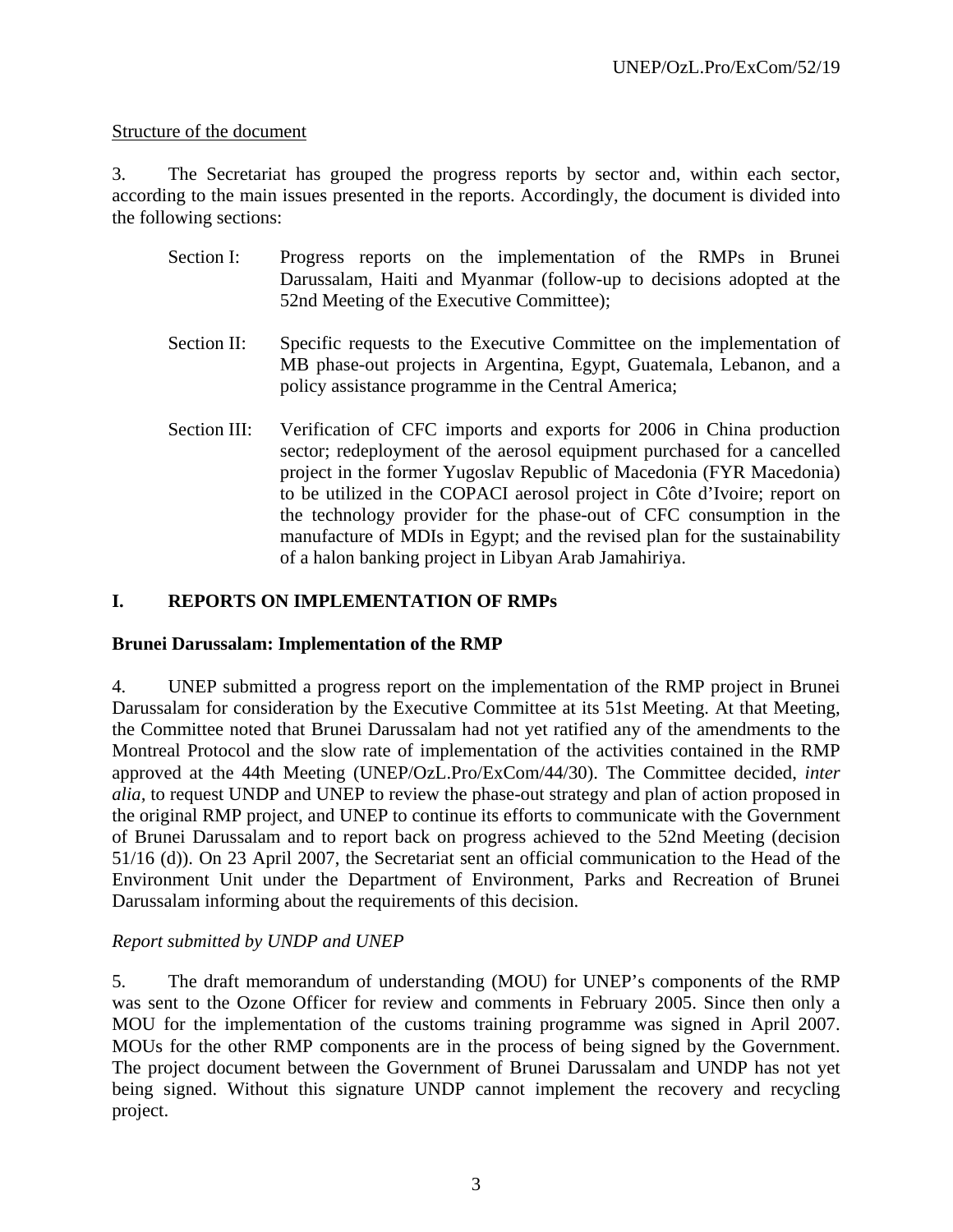## Secretariat's comments

6. As of 3 March 2007, the Government of Brunei Darussalam had not ratified any of the amendments to the Montreal Protocol. UNEP reported that the Ozone Unit is requesting the Prime Minister's Office to ratify the Amendments to the Montreal Protocol by September 2007.

7. According to the data reported by the Government of Brunei Darussalam under Article 7 of the Montreal Protocol, 2005 CFC consumption was only 0.1 ODP tonne below the maximum level of consumption for that year (i.e., 39.1 ODP tonnes). Based on the 2005 level of CFC consumption and taking into consideration the lack of implementation of the RMP, Brunei Darussalam might be at a risk of not meeting the 2007 and 2010 phase-out targets. Also as of December 2006, of the US \$496,000 approved by the Executive Committee for the implementation of the RMP, only US \$27,100 has been disbursed by UNEP.

8. Taking into account that relevant project documentation between the Government and the agencies has not been signed, that the activities proposed in the RMP have not commenced, and that UNEP and UNDP have not been able to modify the activities in the approved RMP to address the current situation in the refrigeration servicing sector in the country, it might be advisable to consider preparing a TPMP project to address all the remaining CFC consumption in the country, rather than implementing the RMP project as approved. The TPMP could be developed and submitted for consideration by the Executive Committee at its 53rd Meeting. UNEP reported that the Ozone Unit prefers to implement the RMP project prior to the TPMP. The Ozone Unit also reported that it is following-up the signature of outstanding MOUs with the Prime Minister's Office.

#### Secretariat's recommendation

9. The Executive Committee might wish to request UNEP to submit a progress report on the status of implementation of the RMP project in Brunei Darussalam to the 53rd Meeting of the Executive Committee.

## **Haiti: Implementation of the RMP**

10. UNDP and UNEP submitted a progress report on the implementation of the RMP project in Haiti for consideration by the Executive Committee at its 51st Meeting. At that Meeting, the Committee noted that since the approval of the RMP in 2003 (UNEP/OzL.Pro/ExCom/39/32), major changes have occurred in the use of CFCs in the refrigeration servicing sector in Haiti. The Committee therefore decided to request UNDP and UNEP to review the phase-out strategy and plan of action proposed in the original RMP project, and to request UNEP to report back on progress achieved in revising the plan of action to the 52nd Meeting (decision 51/16 (e)).

11. On 23 April 2007, the Secretariat sent an official communication to the Director of the National Ozone Unit located in the Ministry of Environment of Haiti informing about the requirements of this decision.

## *Report submitted by UNDP and UNEP*

12. The RMP for Haiti was approved at the 39th Meeting of the Executive Committee. The implementation delays of this project have been due to difficulty managing planned activities as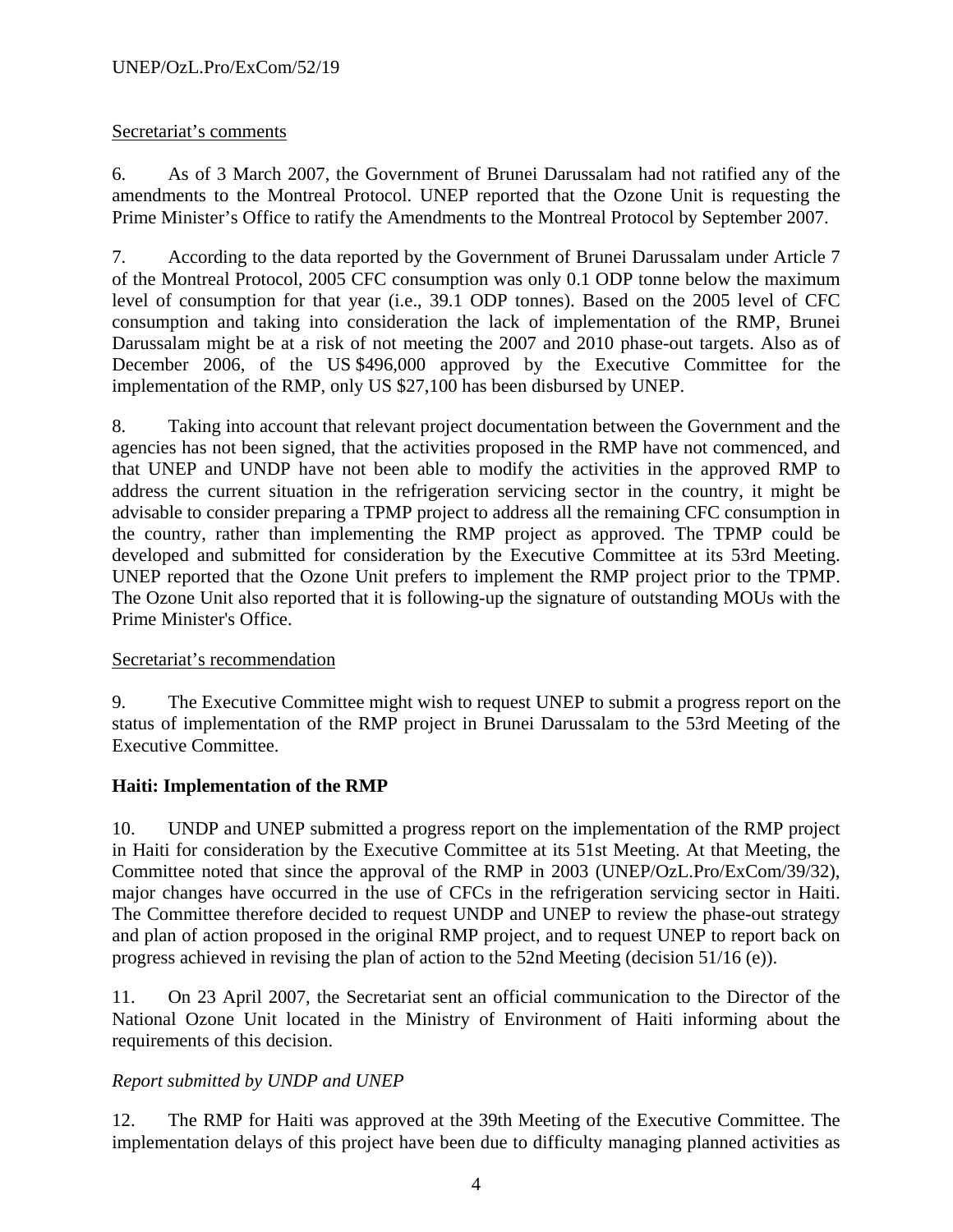a result of a series of political unrest, UN military control and changes in government. From mid 2006, Haiti has demonstrated stability in government.

13. In 2003, UNEP signed a memorandum of understanding with the Government of Haiti for the implementation of the training programmes for refrigeration technicians and customs officers. UNEP also purchased equipment for the training programmes, which was delivered to the country in 2005. A first train-the-trainers workshop was conducted in April 2007 with 48 participants, and it was considered of the utmost importance to implement at least one train-the-trainer workshop in each of the main cities of Haiti. The recovery and recycling component of the RMP has not yet commenced.

14. Based on the results of a mission to Haiti, UNDP and UNEP assisted the Government of Haiti to revise the plan of action of the RMP considering the current situation of the refrigeration servicing sector. A number of activities are being proposed for immediate implementation including:

- (a) Three train-the-trainers workshops for refrigeration technicians and the training of at least 300 technicians in good refrigeration servicing practices, use of alternative refrigerants and retrofitting of refrigeration systems;
- (b) Two training programmes for customs officers and other key officials in the detection, monitoring and reporting of the trade of ODS and CFC-based equipment; and
- (c) Distribution of basic service tools to the refrigeration service technicians, the establishment of one pilot recycling center for refrigeration systems, and two recycling centers for MAC units.

15. The support for retrofitting CFC-based refrigeration systems will be evaluated as a possible project to be developed under the formulation of the TPMP for Haiti.

#### Secretariat's comments

16. According to the report jointly submitted by UNDP and UNEP, CFC consumption in Haiti has been reduced from 181.2 ODP tonnes in 2002 to 50.5 ODP tonnes in 2006. This level of consumption has been estimated on the basis of the information that was provided by CFC importers, since there is no updated harmonized coding system in the country. UNEP also reported that the revised plan of action has included activities to assist customs officers and other key stakeholders in improving the reporting and monitoring of ODS imports and exports.

17. Noting that the process of CFC phase-out in Haiti was to be regulated through a governmental decree to be enacted in May of 2007, the Secretariat sought a further explanation on the status and was informed that the draft decree had been submitted to the Minister of the Environment at the end of April 2007. The Secretariat noted that the revised plan of action of the RMP puts more emphasis on training technicians and providing service tools than on recovery and recycling operations. However, several recovery/recycling machines, ancillary equipment and spare parts are being proposed in the revised RMP. In view of the negligible effect recovery and recycling would have on reducing CFC consumption, the short remaining lifetime of MAC systems, the current price of CFC-12 being US \$10 more than HFC-134a, the Secretariat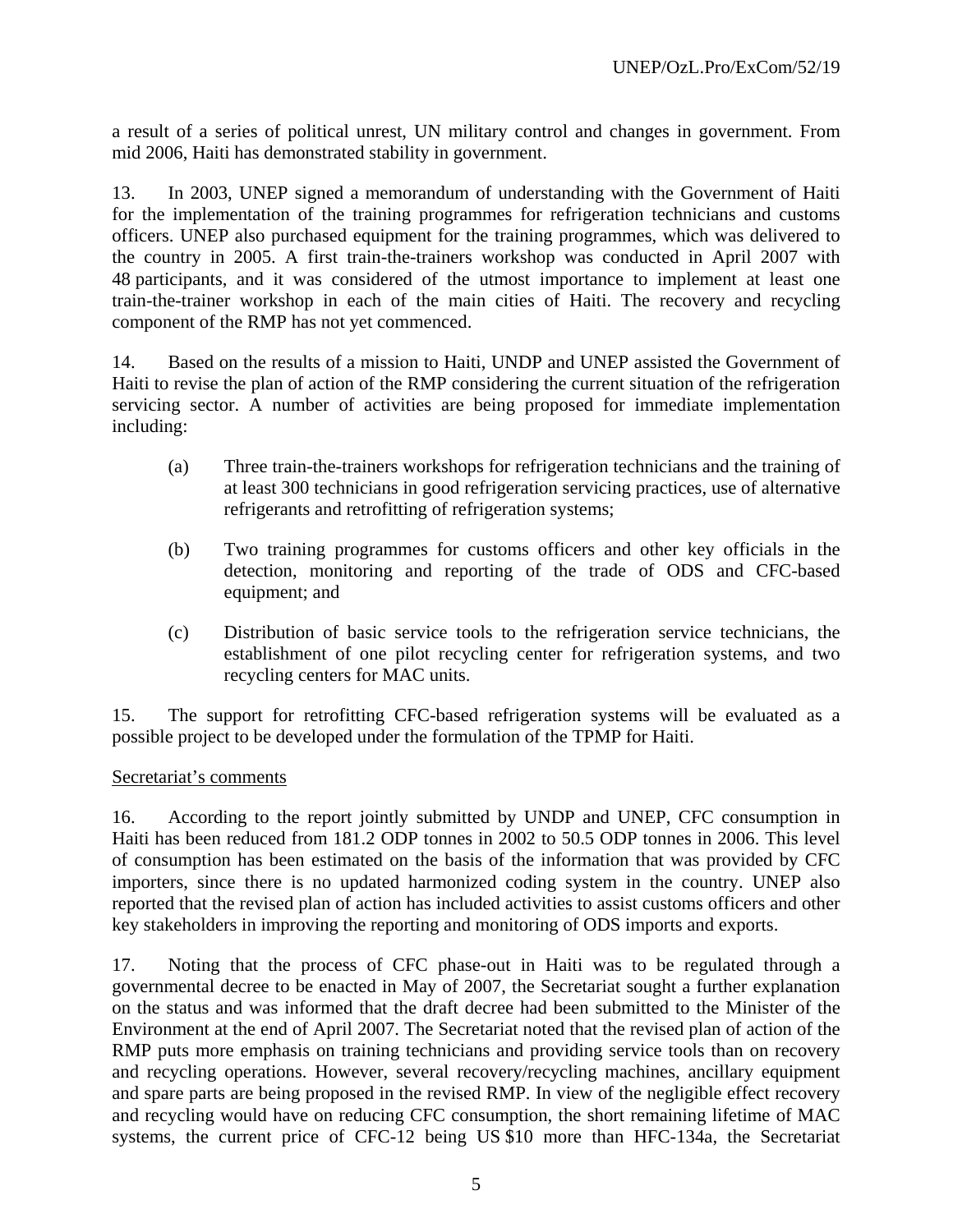suggested that UNDP and UNEP consider a different approach to enable tools to be provided to a larger number of refrigeration technicians. A technical assistance programme aiming at the conversion/retrofit of CFC-based systems and the introduction of cheaper alternative refrigerants could also be developed. UNEP and UNDP agreed to follow this approach. Specifically, the training of refrigeration technicians in good service practices, use of new alternative refrigerants and retrofit of refrigeration systems will be the cornerstone of the revised RMP project, and basic tools will be provided to a larger number of technicians participating in training workshops.

#### Secretariat's recommendation

- 18. The Executive Committee might wish to:
	- (a) Note the revised plan of action of the RMP for Haiti submitted by UNDP and UNEP on behalf of the Government of Haiti; and
	- (b) Request UNDP and UNEP to accelerate the implementation of the RMP for Haiti and report back on progress achieved in the actual implementation of activities to the 54th Meeting of the Executive Committee.

### **Myanmar: Implementation of the RMP**

19. UNEP submitted a progress report on the implementation of the RMP project in Myanmar for consideration by the Executive Committee at its 51st Meeting. At that Meeting, the Committee noted that the implementation of the RMP approved at the 45th Meeting (UNEP/OzL.Pro/ExCom/45/39) had not yet commenced. The Committee decided, *inter alia,* to request UNEP and UNIDO to review the phase-out strategy and plan of action proposed in the original RMP project, and UNEP to report back on progress achieved in revising the plan of action and on the actual implementation of activities to the 52nd Meeting (decision 51/16 (f)). On 23 April 2007, the Secretariat sent an official communication to the Director of the National Commission for Environmental Affairs of Myanmar informing him about the requirements of this decision.

## *Report submitted by UNEP and UNIDO*

20. As of late June 2007, the MOU between the Government of Myanmar and UNEP had not yet been signed. UNIDO has reported that the recovery and recycling equipment was procured and delivered in 2006, and training in the use of the equipment was conducted in the beginning of 2007. Since no other activities are planned, and it is expected that this project component will be completed by July 2007.

#### Secretariat's comments

21. According to the data reported by the Government of Myanmar under Article 7 of the Montreal Protocol, CFC consumption decreased from 51.60 ODP tonnes in 2003 to 14.80 ODP tonnes in 2005. The 2005 consumption is 12.35 ODP tonnes below the maximum level allowed for that year (i.e., 27.15 ODP tonnes). Based on the 2005 data and taking into consideration that implementation of the RMP has not commenced, Myanmar might be at a risk of not meeting the 2007 and 2010 phase-out targets.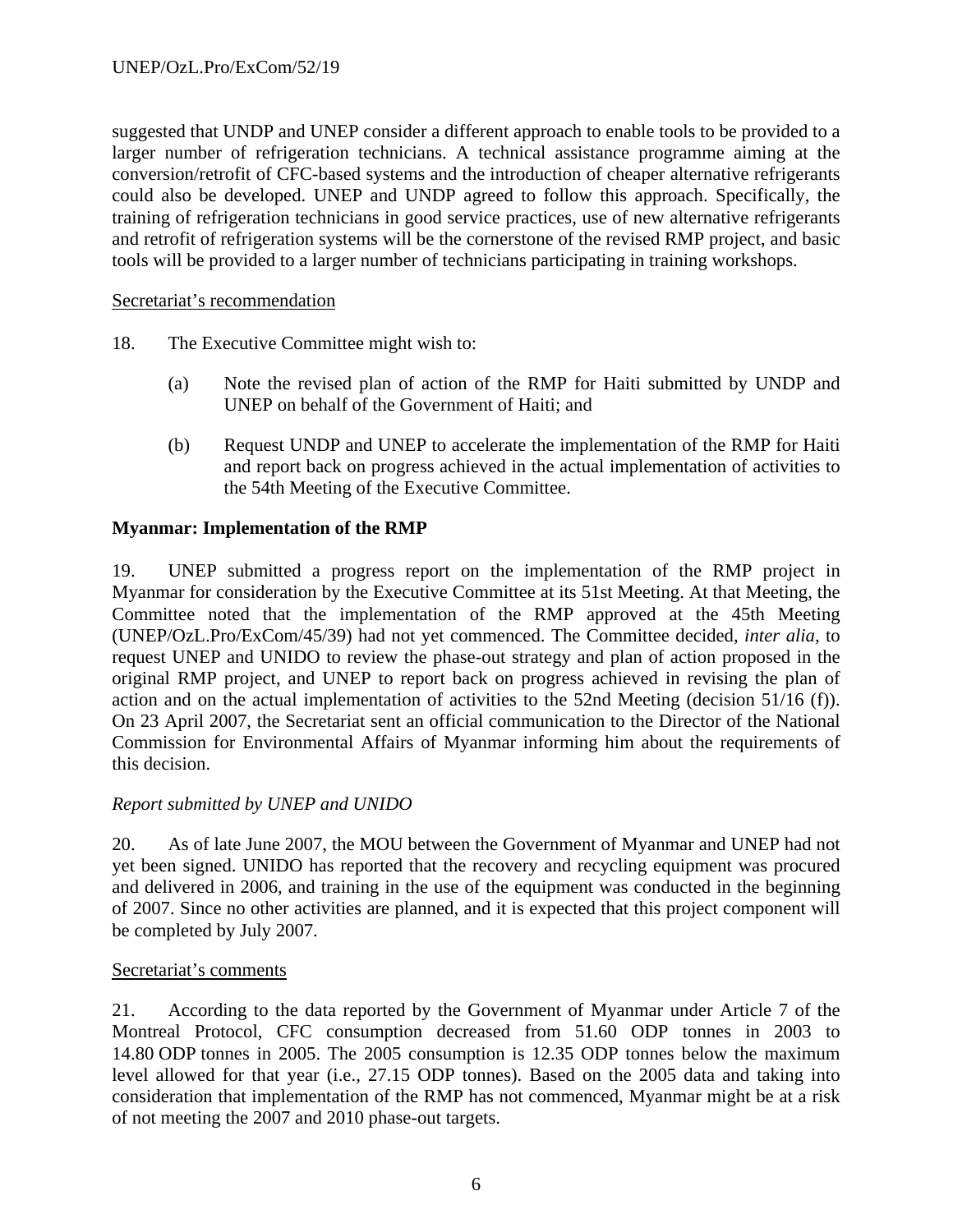22. The Secretariat noted that the progress report submitted by UNIDO to the 52nd Meeting stated that the "recovery and recycling equipment was procured by UNIDO. Financing of the next components will be requested after UNEP has completed the training in the use of the equipment". The progress report also indicated that, as of December 2006, of the US \$80,000 approved for the recovery and recycling component only US \$4,900 has been disbursed.

23. The RMP, as approved, does not include training components for refrigeration technicians and customs officers. Implementation of the RMP components under UNEP have not yet commenced and, therefore, the recovery/recycling project cannot be implemented. UNEP and UNIDO were furthermore unable to modify the activities in the approved RMP to address the current situation of the refrigeration servicing sector in the country. Taking all of those elements into account, it might be advisable to consider preparing a TPMP project addressing all remaining CFC consumption in the country, which could be developed and submitted for consideration by the Executive Committee at it 53rd Meeting. UNEP reported that the Ozone Unit prefers to implement the RMP project prior to the TPMP.

### Secretariat's recommendation

24. The Executive Committee might wish to request UNEP to submit a progress report on the status of implementation of the RMP project in Myanmar to the 53rd Meeting of the Executive Committee.

# **II. METHYL BROMIDE PROJECTS**

## **Argentina: MB phase-out in tobacco and non-protected vegetable seedbeds**

25. On behalf of the Government of Argentina, UNDP has submitted the 2006 progress report on implementation of the MB phase-out project in tobacco and non-protected vegetable seedbeds for consideration by the Executive Committee at its 52nd Meeting. The submission also includes the 2007 annual implementation plan. The last funding tranche of the project amounting to US \$467,000 was approved by the Executive Committee at its 48th Meeting.

26. UNIDO is also implementing a project for the phase-out of 331 ODP tonnes of MB used in strawberries, flowers and protected vegetables. This project was approved by the Executive Committee at its 30th Meeting, and will be fully implemented by 2015.

## *Progress report*

27. In 2006, the project team implemented the sixth tranche of the project aiming to phase out 56.5 ODP tonnes of MB in tobacco and field vegetable seedbeds. Several activities took place in 2006, including stakeholder meetings, farmer and technician training in the use of MB alternatives (1,025 farmers and 163 technicians), technical assistance to 12,000 growers, and MB alternative promotion and awareness-raising.

28. The project team made continued efforts to ensure the sustainability of the MB reductions so far achieved. From 2007 onwards, MB use will be prohibited for all crops in two major producing provinces and for tobacco crop in another two. The trend of increasing MB imports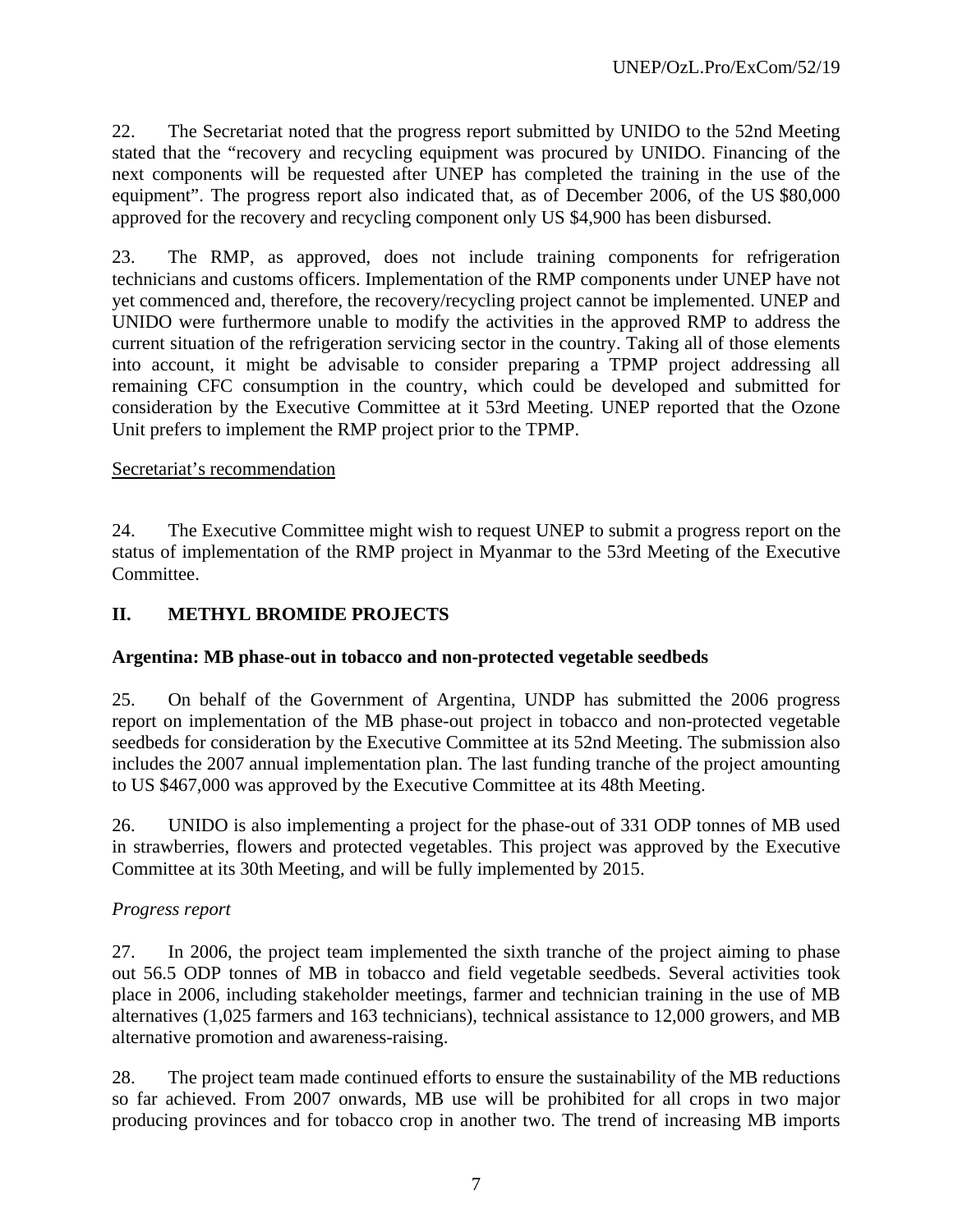was controlled as a result of the rigorous implementation of the import licensing system, bringing consumption back in line with former use patterns.

29. In spite of all the activities implemented, the project succeeded in eliminating only 6.42 ODP tonnes of MB, significantly less than the 56.5 ODP tonnes stipulated in the agreed conditions. However, overall sectoral consumption dropped for the fifth consecutive year, and the project expects that, due to the adoption of new regulations, a significant reduction in remaining MB use in the sector will occur during 2007.

30. As of the end of 2006, all US \$580,195 in available funding has been obligated to implement phase-out activities up to the end of the project.

### *Plan of action*

31. The following activities will be implemented from 2007: training programmes for an additional 200 growers; the phase-out of an additional 50.0 ODP tonnes of MB; continued coordination with the Secretariats of Environment and Agriculture to design regulations for controlling imports of MB; continued actions to reduce the cost of inputs for the floating-tray system technology and recycle the residual plastic to reduce the environmental impact; continued awareness-raising activities; and development of additional training materials and publications.

#### Secretariat's comments

32. The Secretariat noted the comprehensive nature of the report submitted by UNDP on behalf of the Government of Argentina. The reported MB consumption of 270.9 ODP tonnes in 2006 was about 6.1 ODP tonnes above the maximum level of MB consumption of 264.8 ODP tonnes specified in the revised agreement between the Government and the Executive Committee. Since 2004, the amounts of MB that have been phased out are lower than those stipulated in the agreement, resulting in a total phase-out of 128.8 ODP tonnes instead of 156.0 ODP tonnes between 2002 and 2006. There are still growers that have not adopted alternatives for different reasons. Argentina therefore faces the situation where regulation is required to promote conversion to alternatives. UNDP also reported that many tobacco growers are also producers of protected vegetables, resulting in difficulties to cease the use of MB from 2007 onwards for tobacco, while the use for other crops continues until 2015. Also, the issue of critical use exemptions being allocated in non-A5 countries has impacted the phase-out of MB particularly in the tobacco sector, even if these exemptions were for use in other sectors.

33. The project team expects that the effects of the ban on MB use in four provinces (in place since 1 January 2007) together with the introduction of a regulation prohibiting the use of mixtures with more than 70 per cent of MB for soil fumigation to be enforced in the second semester of 2007, will result in reducing the MB consumption to the level allowed under the agreement with the Executive Committee.

34. The two alternative technologies implemented for the phase-out of MB in tobacco seedbeds are the floating tray system and metam sodium. Taking into account the lower price of metam sodium, the good results so far achieved in controlling pests, and the fact that it is currently the more popular alternative, the Secretariat questioned the long-term sustainability of the floating tray system. UNDP advised that the majority of the tobacco growers already using alternatives have adopted the floating tray system. Metam sodium is preferred by larger-scale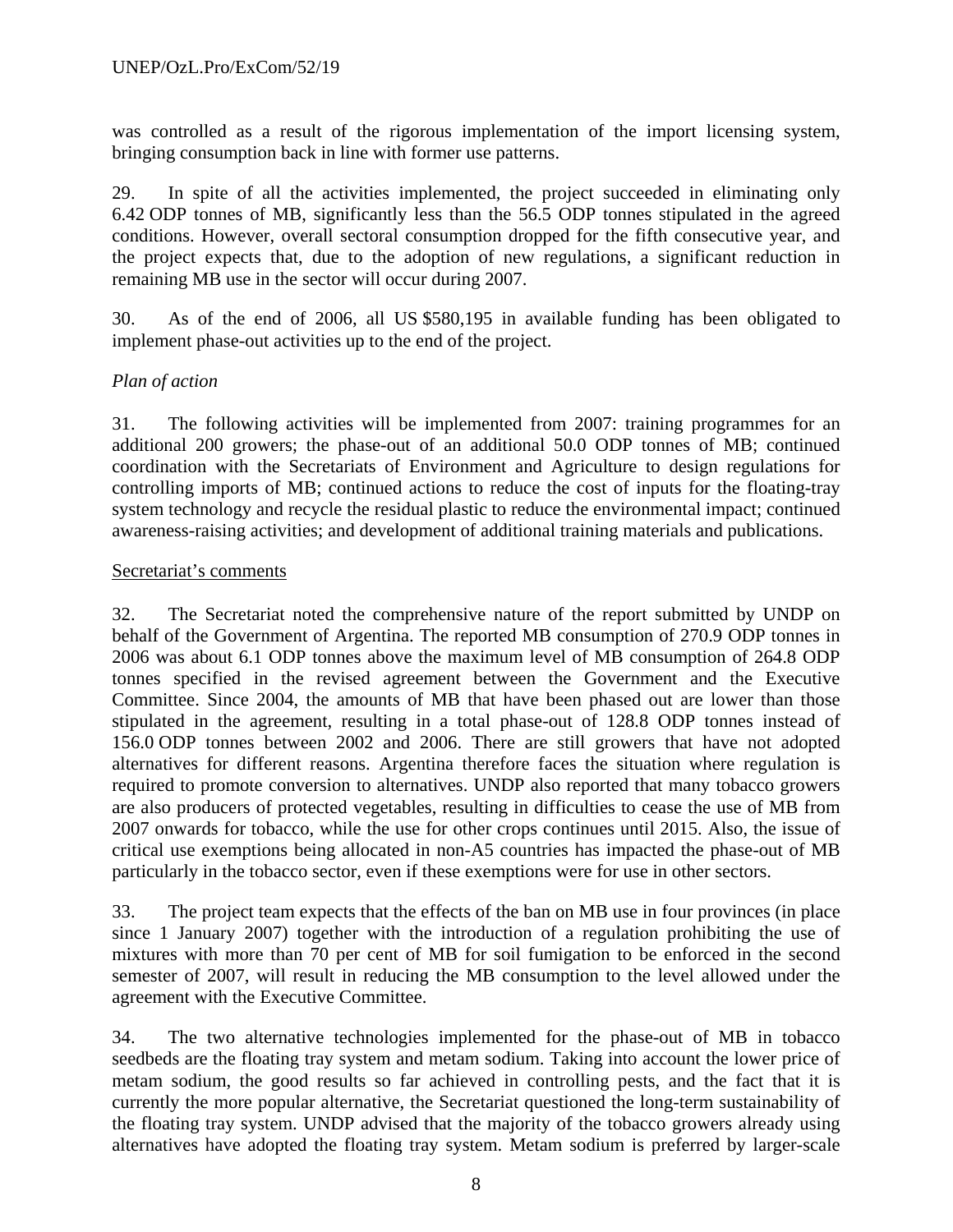growers in some production areas resulting in the level of use appearing high. However, the number of farms adopting metam sodium is relatively small.

#### Secretariat's recommendation

- 35. The Executive Committee might wish to:
	- (a) Take note of the progress report on the implementation of the MB phase-out project in tobacco and non-protected vegetable seedbeds;
	- (b) To note with concern that the MB consumption levels reported by the Government of Argentina for 2006 were almost 6.0 ODP tonnes above the maximum level of MB consumption specified in its agreement with the Executive Committee; and
	- (c) To request the Government of Argentina and UNDP to continue with the implementation of the MB phase-out activities proposed in the project and report back on progress achieved in the implementation of phase-out activities to the 54th Meeting of the Executive Committee.

#### **Egypt: National phase-out of MB in horticulture and commodities fumigation (UNIDO)**

36. Pursuant to decision  $48/16(c)(v)$ , UNIDO submitted a progress report on the implementation of the national phase-out of MB in horticulture and commodities fumigation project in Egypt to the 52nd Meeting.

#### *Background*

37. The Executive Committee approved the national MB phase-out project for Egypt (377.7 ODP tonnes) at US \$2,750,592, plus agency support costs of US \$312,565 for UNIDO at its 38th Meeting, on the understanding that Egypt would meet the MB freeze on consumption during 2003 and 2004 bringing the total consumption level to 190.4 ODP tonnes. Egypt also committed to achieve complete phase out by 2009, provided that a second portion of the project (agreed funding of US \$2,259,408) was approved (decision 38/41).

#### *Progress report*

38. Since October 2005 activities have been concentrated mainly on the phase-out of MB used as a soil fumigant, giving priority to strawberry crops and nurseries, which represent the highest consumption of MB. By the end of 2006, US \$830,383 has been disbursed (equivalent to 30 per cent of the total funding approved), and an additional US \$302,900 has been committed for 2007.

#### Request for changes to alternative technologies selected

39. From the time the project was approved: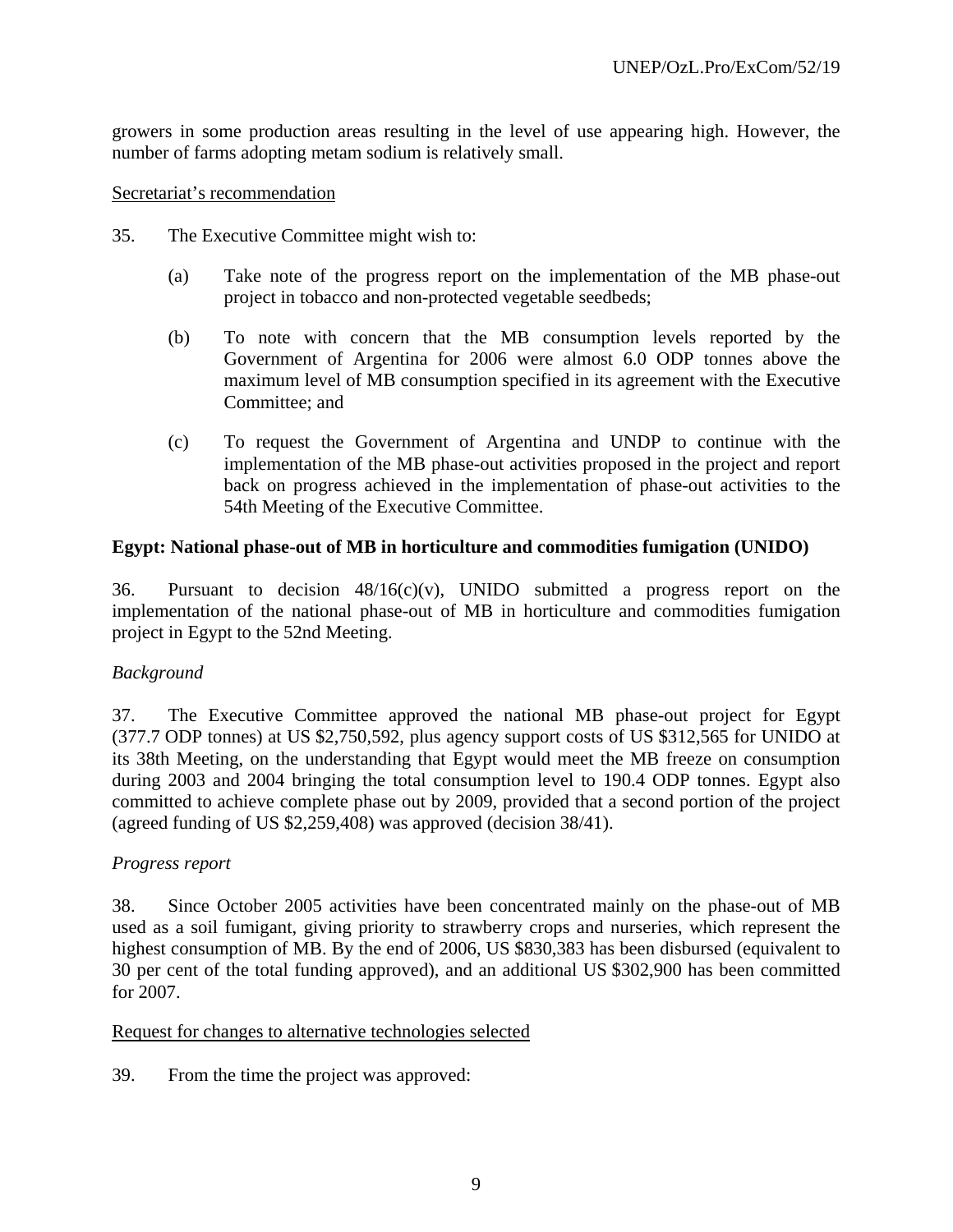- (a) Alternative chemicals (metam sodium and dicloropropene mixed with chloropicrin) that were proposed in the project proposal have not yet been registered in Egypt;
- (b) At the time of preparation of the project, steam was found to be a cost-effective technology to replace MB as a fumigant in the flower sector. However, current fuel costs had made this technology unsustainable in Egypt;
- (c) Other alternative technologies that were not included in the project have become reliable and cost-effective and can be adapted to the local conditions in Egypt.

40. Under those circumstances, major stakeholders have requested the following changes in the technologies selected in the original project as shown in the table below:

| Sub-sector             | <b>Technology originally selected</b> | <b>Changes in technology</b> |
|------------------------|---------------------------------------|------------------------------|
| Medicinal              | Soilless                              | Solarization                 |
| Lettuce                | Soilless                              | Solarization                 |
| Cut flowers            | <b>Steam</b>                          | $Soilless + bio-antagonists$ |
| Strawberry             | Solarization $+$ bio-antagonists      | Soilless $+$ bio-antagonists |
| Strawberry nursery     | Steaming $+$ bio-antagonists          | Alternative chemicals        |
| Melon                  | Grafting                              |                              |
| Cucumber               | Grafting                              |                              |
| Pepper                 | Soilless                              | Grafting                     |
| Tomato                 | $Solarization + bio-antagonists$      | Grafting and solarization    |
| Commodities fumigation | Phosphine                             |                              |
| Structural fumigation  | Sulphuryl fluoride                    |                              |

41. The soilless technology using rice straw is proposed to replace the steam technology in the cut flowers sector. Implementation of this technology requires the purchase of straw bale machines. Grafting is also proposed for horticultural crops (mainly peppers and tomatoes), which has been demonstrated to be cost-effective and sustainable in Morocco and Turkey. Implementation of this technology requires construction of five small grafting units for the production of grafted seedlings.

42. Through the proposed changes, the Government of Egypt has committed to achieving the phase-out of an additional 54.3 ODP tonnes of MB within the same level of approved funding. Therefore, the remaining MB consumption eligible for funding would be 131.4 ODP tonnes once the current project is fully implemented. The distribution of the amounts of MB to be phased out by crop/application is presented in the table below:

| Sub-sector         |                 | Original project  | <b>Revised project</b> |                   |  |
|--------------------|-----------------|-------------------|------------------------|-------------------|--|
|                    | MB (ODP tonnes) | Surface area (ha) | $MB$ (ODP tonnes)      | Surface area (ha) |  |
| Medicinal          | 4.91            | 16.4              | 2.6                    | 8.2               |  |
| Lettuce            | 5.04            | 16.8              | 5.3                    | 16.8              |  |
| Cut flowers        | 28.04           | 95.8              | 21.4                   | 65.3              |  |
| Strawberry         | 89.08           | 296.9             | 100.5                  | 308               |  |
| Strawberry nursery | 32.8            | 109.2             | 34.9                   | 109.2             |  |
| Melon              | 27.9            | 93.1              | 37.4                   | 118.2             |  |
| Cucumber           | 10.8            | 35.9              | 26.8                   | 83.9              |  |
| Pepper             | 16.1            | 53.6              | 26.2                   | 82.1              |  |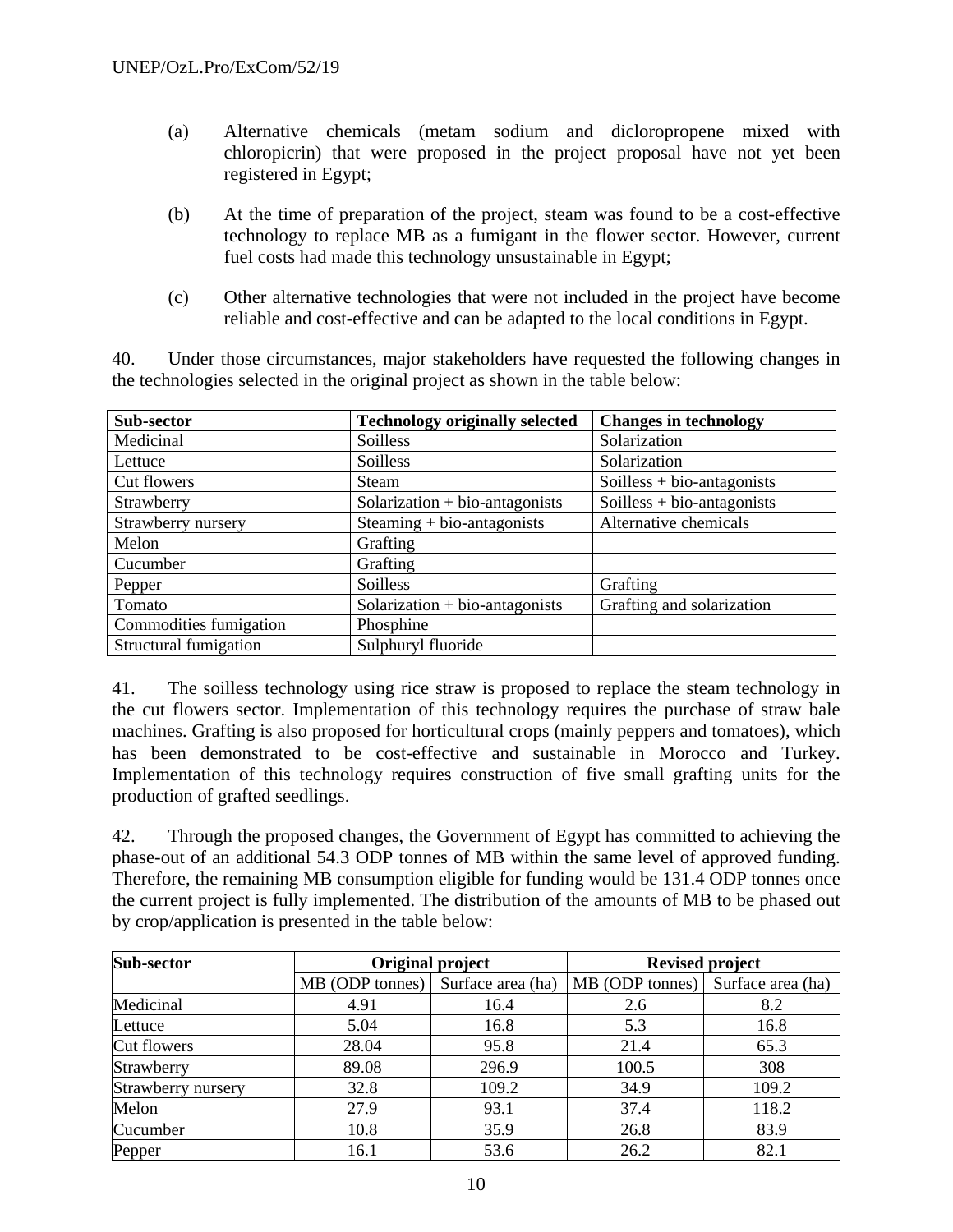| Sub-sector             | Original project                     |       | <b>Revised project</b> |                   |  |
|------------------------|--------------------------------------|-------|------------------------|-------------------|--|
|                        | MB (ODP tonnes)<br>Surface area (ha) |       | MB (ODP tonnes)        | Surface area (ha) |  |
| Tomato                 | 13.1                                 | 43.6  | 31.0                   | 98.3              |  |
| Commodities fumigation | 114.0                                |       | 114.0                  |                   |  |
| Structural fumigation  | 36.0                                 |       | 32.0                   |                   |  |
| <b>TOTAL</b>           | 377.7                                | 761.3 | 432.0                  | 890.0             |  |

*Further activities to be undertaken* 

- 43. The following activities have been proposed to be undertaken in 2007:
	- (a) Developing technical specifications of, and procure and distribute the remaining equipment and farm materials required for the phase-out of MB in soil and commodities fumigation;
	- (b) Implementing a few more national workshops to finalize the project's strategy and inform all MB users about the country's commitments on MB reduction; and
	- (c) Continuing implementation of farmer training programmes.

#### Secretariat's comments

44. Egypt's MB consumption for the 2003-2005 period was slightly below the maximum allowable levels in the Agreement and under the Montreal Protocol. The Secretariat noted, however, that the phase-out of MB has been achieved mainly through policy measures, awareness activities, and the application of reduced dosage of MB under virtually permeable films rather than through the introduction of MB alternative technologies.

45. UNIDO reported that the slow disbursement was due to the project starting two years after it was approved by the Executive Committee. The application of lower dosages of MB under virtually permeable films has been a transitional measure to reduce emissions rapidly; this approach, however, will end in 2007. With the exception of strawberry runners, the use of virtually permeable films in all other crops is being replaced by alternative technologies (solarization, bio-antagonists and soilless. The alternative technologies have only been tested in one crop season with differing results between the stakeholders. Over US \$1.7 million could be committed in 2007 for the procurement of five grafting units, other equipment and farm supplies such as chemicals, and awareness-raising and farmer training programmes, on condition that the technology changes requested by the Government of Egypt are approved.

#### Secretariat's recommendation

- 46. The Executive Committee may wish to:
	- (a) Take note of the progress report on the implementation of the project for national phase-out of MB in horticulture and commodities fumigation;
	- (b) Note that the remaining MB consumption eligible for funding in Egypt would be 131.4 ODP tonnes once the current project is fully implemented and,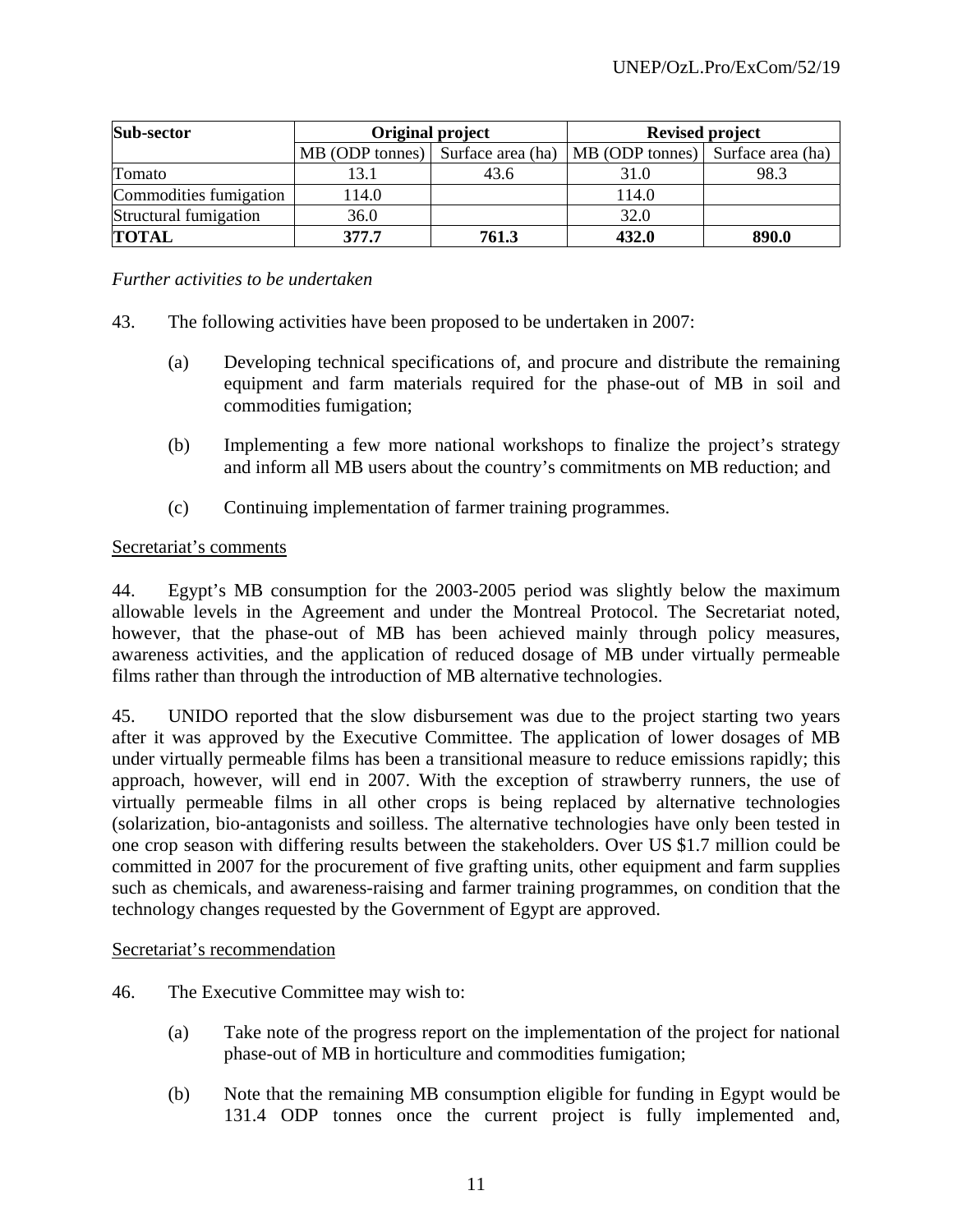consequently, the level of funding for the second portion of the project, if submitted, could be up to a maximum of US \$1,752,735; and

(c) Request the Government of Egypt and UNIDO to accelerate the implementation of the methyl bromide phase-out activities proposed in the project.

#### **Guatemala: Phase-out of MB in the cultivation of melons, tomato, flowers and ornamentals, and strawberries (UNIDO)**

47. Pursuant to decision 48/16(a)(i) of the Executive Committee, UNIDO submitted a progress report on the implementation of the project for the phase-out of MB in the cultivation of melons, tomato, flowers and ornamentals, and strawberries in Guatemala and a request for a further revision of the phase-out schedule in the project, to the 52nd Meeting of the Executive Committee.

#### *Background*

48. At its 48th Meeting, UNIDO submitted a progress report on the implementation of the MB phase-out project together with a request for a further revision of the phase-out schedule proposed in the proposal (paragraphs 6 to 15 of document UNEP/OzL.Pro/ExCom/48/18). The Executive Committee decided, *inter alia,* to request UNIDO to continue implementing the project and to submit a request for a further revision of the phase-out schedule following a decision by the Meeting of the Parties on the request by Guatemala for a revision of the timespecific benchmarks contained in decision XV/34 (decision 48/16(a)(i)).

- 49. At their 18th Meeting, the Parties to the Protocol:
	- (a) Noted with concern that Guatemala had reported a MB consumption of 522.792 ODP tonnes for 2005, which was inconsistent with the Party's commitment contained in decision XV/34 (i.e., 360.0 ODP tonnes);
	- (b) Noted the advice of Guatemala that all relevant stakeholders have committed to phase out MB in accordance with revised time-specific consumption reduction benchmarks which provided the Party with one additional year to overcome the technical, economic and political challenges that were the cause of it deviation from its commitments contained in decision XV/34; and
	- (c) Noted without prejudice to the operation of the financial mechanism of the Protocol, that under the revised plan Guatemala specifically committed itself to reduce MB consumption from 709.4 ODP tonnes in 2002 to 400.70 ODP tonnes in 2006; to 361 ODP tonnes in 2007; to 320.56 ODP tonnes in 2008; and to phase out all controlled uses of MB by 1 January 2015 (decision XVIII/26).

#### *MB consumption*

50. The Ministry of Environment of Guatemala has issued the following import quotas for the period 2003 to 2006. About 95 per cent of the total MB consumption is used for the fumigation of melon crops.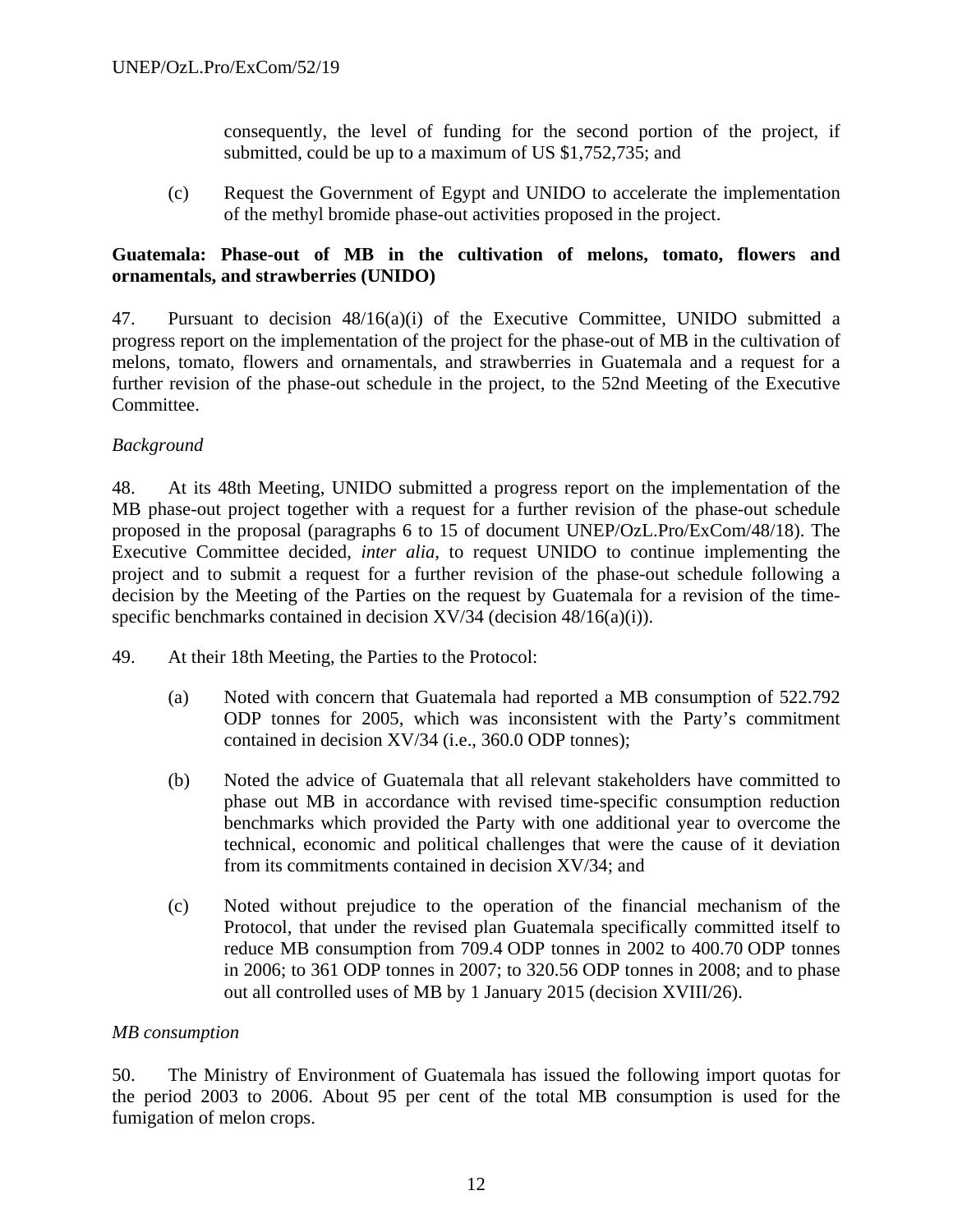| Year | <b>MB</b> consumption (ODP tonnes) |                          |              |  |  |
|------|------------------------------------|--------------------------|--------------|--|--|
|      | <b>Melon producers</b>             | <b>MB</b> dealer         | <b>Total</b> |  |  |
| 2003 | 514.80                             | 13.20                    | 528.00       |  |  |
| 2004 | 484.20                             | $\overline{\phantom{0}}$ | 484.20       |  |  |
| 2005 | 487.80                             | 34.80                    | 522.60       |  |  |
| 2006 | 381.00                             | 19.80                    | 400.80       |  |  |

### *Progress report*

51. In May 2006, a high level meeting was held in Guatemala with the participation of the ministries of the Environment and Agriculture, and other stakeholders. As a result of this meeting, UNIDO entered into an agreement with the melon growers for phasing out MB taking into consideration technical and logistic limitations that had been encountered in the application of MB alternatives in the country.

52. UNIDO, in cooperation with UNEP, and with the assistance of an international consultant, has established an action plan to assist Guatemala to return to compliance with the Montreal Protocol. The main elements of the action plan are:

- (a) Continuing to provide technical support to melon growers to better identify the problems caused by the "melon collapse" and adopt the most viable alternative technologies to solve this problem;
- (b) Continuing the adaptation of grafting technology through an enhanced management of grafted melon and seedling production and reduction in production costs;
- (c) Continuing to provide technical support and assistance to small producers of tomatoes, flowers and ornamentals, and strawberries to enable the complete phase-out of consumption of methyl bromide and to sustain the use of the alternative technologies selected;
- (d) Providing some technical assistance to the melon companies with foreign ownership (not eligible to receive financial assistance from the Multilateral Fund) in their efforts to reduce consumption of MB according to the Protocol's phase-out schedule;
- (e) Providing assistance to the relevant authorities in Guatemala to review Decree No. 10/97 according to the MB phase-out schedule agreed by the Parties and to implement a licensing system to regulate the import and trading of MB;
- (f) Assisting the Government of Guatemala in the preparation and submission of a project to achieve the complete phase-out of MB in Guatemala once the current project is completed.

53. The UNEP CAP team in Panama City will continue assisting the Government of Guatemala in phasing out MB through the implementation of activities related to policy development, review of the legal framework, public awareness and training. The specific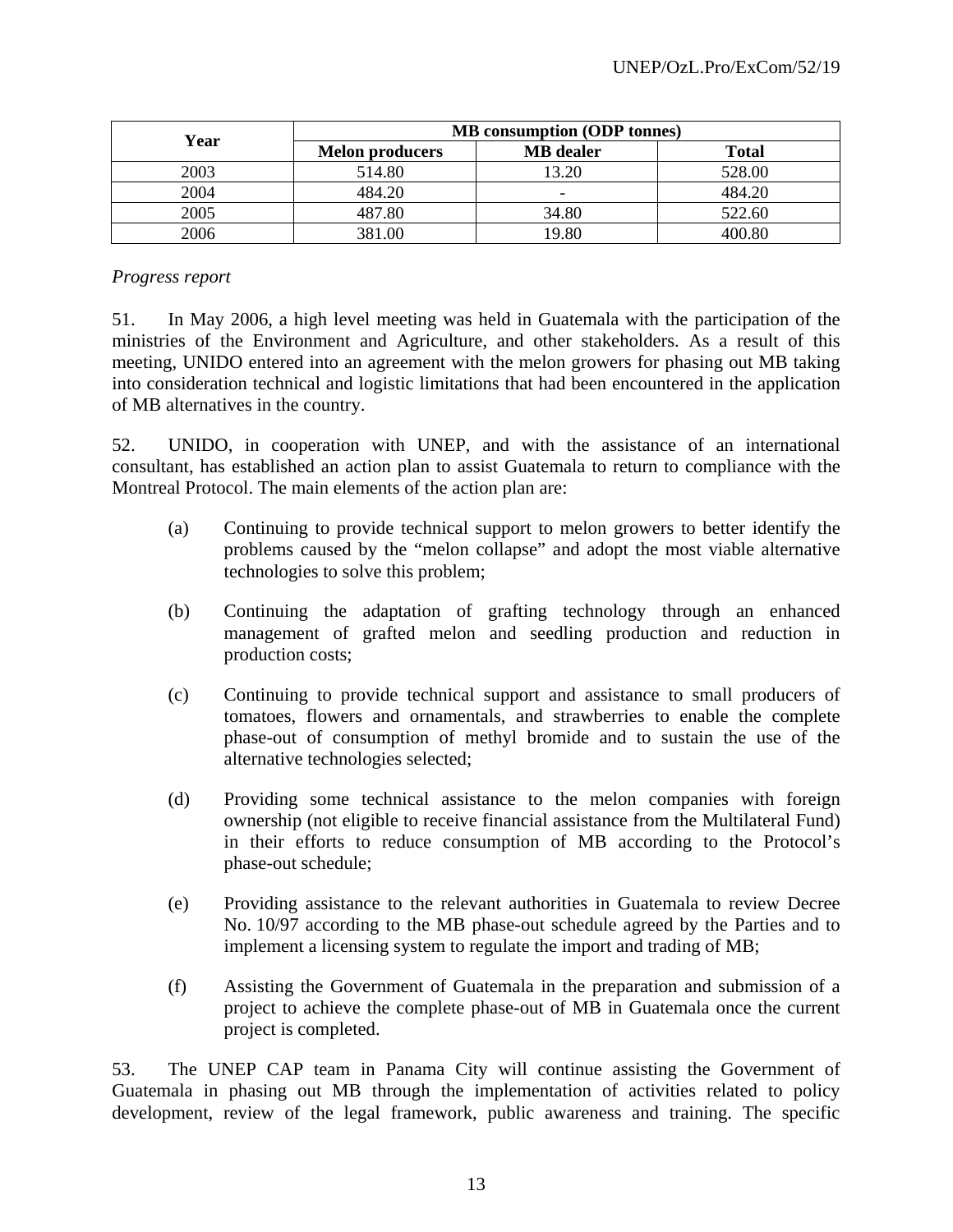### UNEP/OzL.Pro/ExCom/52/19

modalities for UNEP's participation in this process will be discussed and agreed bilaterally by UNIDO and UNEP.

### *Disbursement of funds*

54. As at 31 December 2006, US \$2,698,980 has been disbursed. UNIDO, in cooperation with the Government of Guatemala and in coordination with UNEP, will utilize the remaining funds available (i.e., US \$558,397) to achieve the 2005 allowable level of consumption in 2008. It is expected that in 2008, the Government of Guatemala will submit a request for the use of the second tranche of the project to achieve the complete phase-out of MB.

#### Secretariat's comments

55. The 2004 MB consumption reported by the Government of Guatemala under Article 7 of the Montreal Protocol was 484.2 ODP tonnes. This consumption was 7.8 ODP tonnes below the maximum allowable MB consumption to which the Government of Guatemala had committed for 2004 (i.e., 492 ODP tonnes). In 2005, the Government authorized the import of 588 ODP tonnes of MB, which is 260 ODP tonnes above the maximum allowable consumption for Guatemala in 2005 (i.e., 360.0 ODP tonnes). The 2006 MB consumption reported by the Government of Guatemala under Article 7 was 333.4 ODP tonnes, which is 67.3 ODP tonnes below the maximum allowable level of consumption for that year in the revised plan of action agreed by the Parties to the Montreal Protocol.

56. The Secretariat noted that the plan of action proposed by UNIDO on behalf of the Government of Guatemala took into account the discussions that the Secretariat had held with representatives from the Government of Guatemala, UNIDO and UNEP.

57. Noting that during the implementation of the project the foreign ownership of one melon grower increased from 77 per cent (at the time of the approval of the project) to 100 per cent, the Secretariat sough an explanation on the level of assistance provided to this grower. UNIDO indicated that because of the limited funding that could be provided to this grower, only technical assistance and training was given. The change of ownership of this grower will be taken into account during the preparation of the second phase of the project.

#### Secretariat's recommendation

58. In the light of agreed conditions for the implementation of the MB phase-out project, the revised schedule proposed by the Government of Guatemala in the plan of action submitted to the Meeting of the Parties, and the latest MB consumption data reported by Guatemala, the Executive Committee may consider whether it wishes to:

- (a) Adopt the following modification to the MB phase-out schedule for Guatemala as proposed in decision XVIII/26: from 709.4 ODP tonnes in 2002 to 400.70 ODP tonnes in 2006; to 361 ODP tonnes in 2007; to 320.56 ODP tonnes in 2008; and to phase out all controlled uses of MB by 1 January 2015;
- (b) Approve the activities proposed by the Government of Guatemala within the level of funding available under the project for the phase-out of MB in the cultivation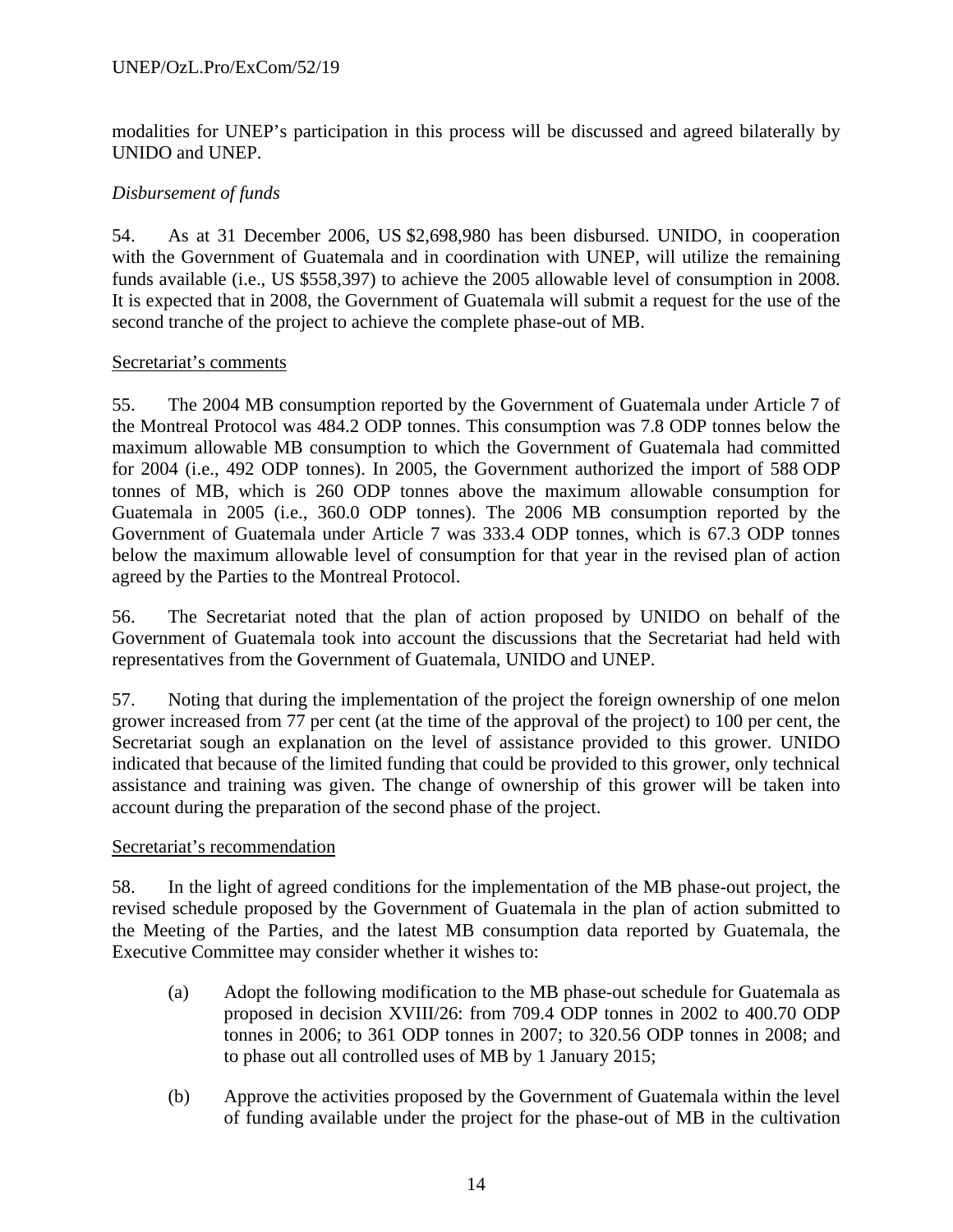of melons, tomato, flowers and ornamentals, and strawberries in Guatemala under current implementation; and

(c) Request UNIDO to submit a progress report on the implementation of the project for the phase-out of MB in the cultivation of melons, tomato, flowers and ornamentals, and strawberries in Guatemala to the 54th Meeting of the Executive Committee.

### **Lebanon: Progress report on the implementation of the projects for the phase-out of all remaining soil uses of MB used in the production of cut flowers and tobacco, and the phase-out of MB for soil fumigation in strawberry production**

59. On behalf of the Government of Lebanon, UNDP and UNIDO submitted the 2006 progress report on the implementation of the projects for the phase-out of all remaining soil uses of MB used in the production of cut flowers and tobacco (UNDP), and the phase-out of MB for soil fumigation in strawberry production (UNIDO), for consideration by the Executive Committee at its 52nd Meeting.

## *Background*

60. At its 34th Meeting, the Executive Committee approved in principle US \$4,421,945 (US \$2,600,000 and US \$1,821,945 for the projects to be implemented through UNDP and UNIDO respectively) as the total funds available to the Government of Lebanon to achieve the complete phase-out of MB used as a soil fumigant in the production of vegetables, cut flowers, tobacco and strawberries (236.5 ODP tonnes).

61. In accordance with the agreed conditions, the Executive Committee has so far allocated US \$2,510,000 plus agency support costs of US \$257,250 for UNDP to phase out 186.0 ODP tonnes used in the production of vegetables, cut flowers and tobacco, and US \$1,264,450 plus agency support costs of US \$137,291 for UNIDO to phase out 50.0 ODP tonnes in the production of strawberries.

62. At its 43rd Meeting, the Executive Committee approved a change of technology in the UNIDO project covering the phase-out of MB for soil fumigation in strawberry production and amended the agreement between the Government of Lebanon and the Executive Committee.

## *2006 progress report*

63. During 2006, meetings and discussions took place with farmers and farmers' associations active in the tobacco and cut flowers sectors. International technical experts provided training on the application of the new alternative chemicals approved in the cut flowers sector (1,3-D in combination with chloropicrin) and the specifications for the injection system to be utilized; an evaluation of the production of tobacco seedlings using the floating tray system in the three major tobacco production regions in Lebanon; and a follow-up training session for the staff of the nematode analysis laboratory at the Lebanese Agricultural Research Institute. Also, the bidding process for the procurement of new alternative chemicals was initiated, and the terms of references for the procurement of the injector systems for the cut flowers sector were drafted. A decree on regulating MB imports in Lebanon was drafted and submitted to the Council of Ministers for its approval. Several key Ministries expressed a view of non-objection to the decree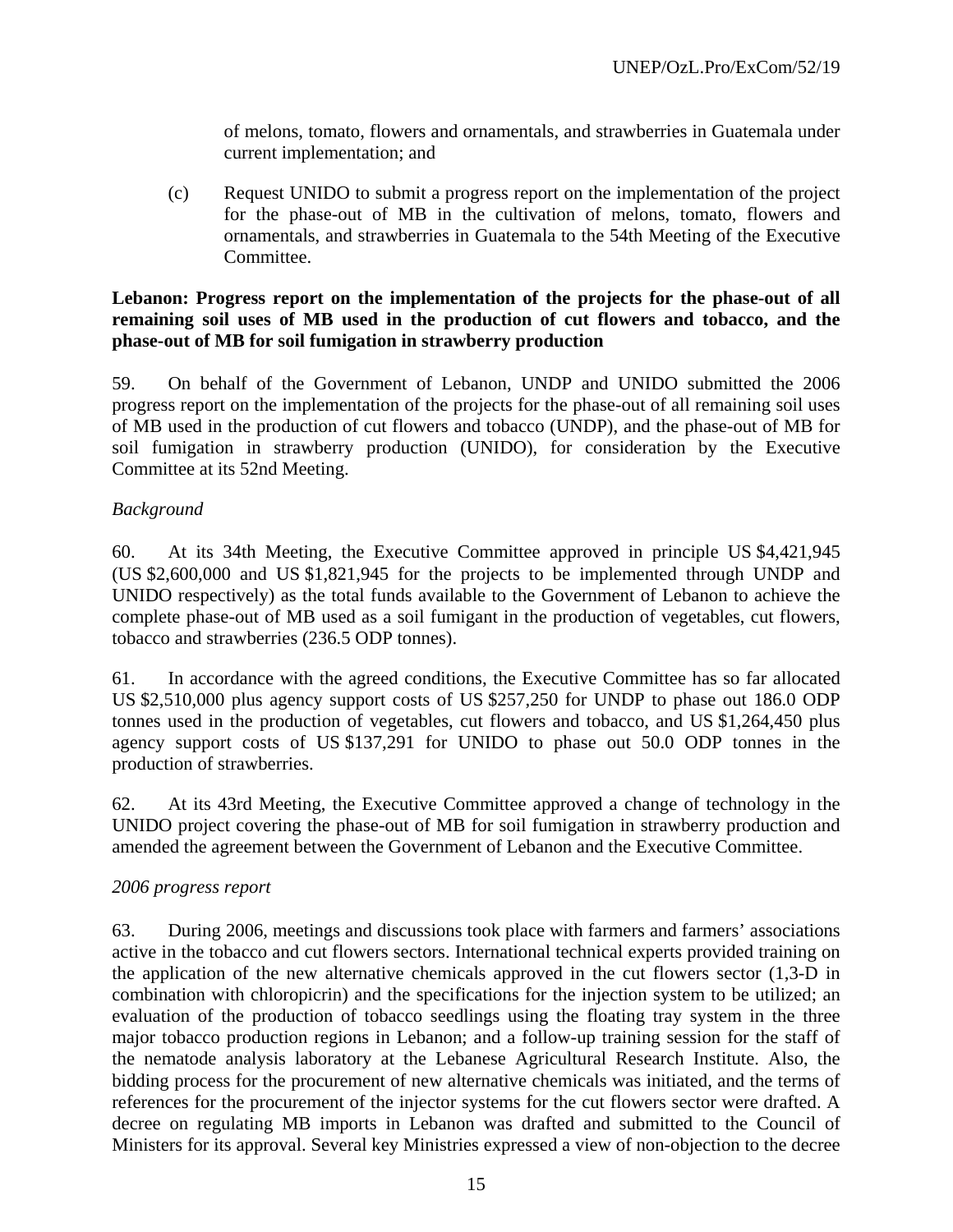being passed. To date, 162.7 ODP tonnes of MB have been phased out in the vegetable and tobacco sectors.

64. Due to the situation in Lebanon in July 2006, the phase-out of 23 ODP tonnes that was proposed for 2006 was not achieved as it was not possible to supply alternatives to farmers or to implement the training programmes. Also, the decree on regulating MB imports has not been signed. The financial loss incurred by the project in the tobacco sector resulting from these events has been estimated at US \$57,300.

65. Project phase-out activities were however re-initiated from the end August-early September 2006. Since that time, despite sporadic interruptions that have occurred due to the tense security situation in some areas of the country, the project has not ceased working.

### *Request for a change in the agreed conditions*

66. Given the impact of recent events on the implementation of the MB phase-out projects in Lebanon, the Ministry of Environment has consulted with project management and major stakeholders and has agreed that, in order to ensure the complete phase out of MB in controlled uses in the country (i.e., 186.1 ODP tonnes), implementation of the project must be extended for an additional 24 months until the end of December 2008.

67. The following activities are proposed to be implemented until the project is completed:

- (a) In the cut flower sector: acquisition and distribution of the remaining quantities of alternative chemicals; completion of bidding processes for the procurement of injectors and their distribution to farmers; implementation of training programmes;
- (b) In the tobacco sector, continue the distribution of equipment and farm materials for the introduction of the floating tray system; implement related training programmes; and
- (c) Distribution of farm materials to interested farmers for application in the forthcoming seasons, to ensure the sustainability of this new method of tobacco seedling production without MB.

68. The Government of Lebanon has requested, on an exceptional basis, that the Executive Committee consider approving an additional US \$57,300 to cover the losses incurred by the project as a result of the critical situation in the country in July 2006.

#### Secretariat's comments

69. The Government of Lebanon submitted comprehensive reports on the implementation of phase V of the two MB phase-out projects under current implementation. The critical situation in mid 2006 in Lebanon paralyzed economic activities in the country, including those related to the agricultural sector, and caused a delay in the implementation of MB phase-out activities.

70. The Secretariat and UNDP discussed the request by the Government of Lebanon for the approval of US \$57,300 to cover the financial loss incurred in the tobacco sector due to the 2006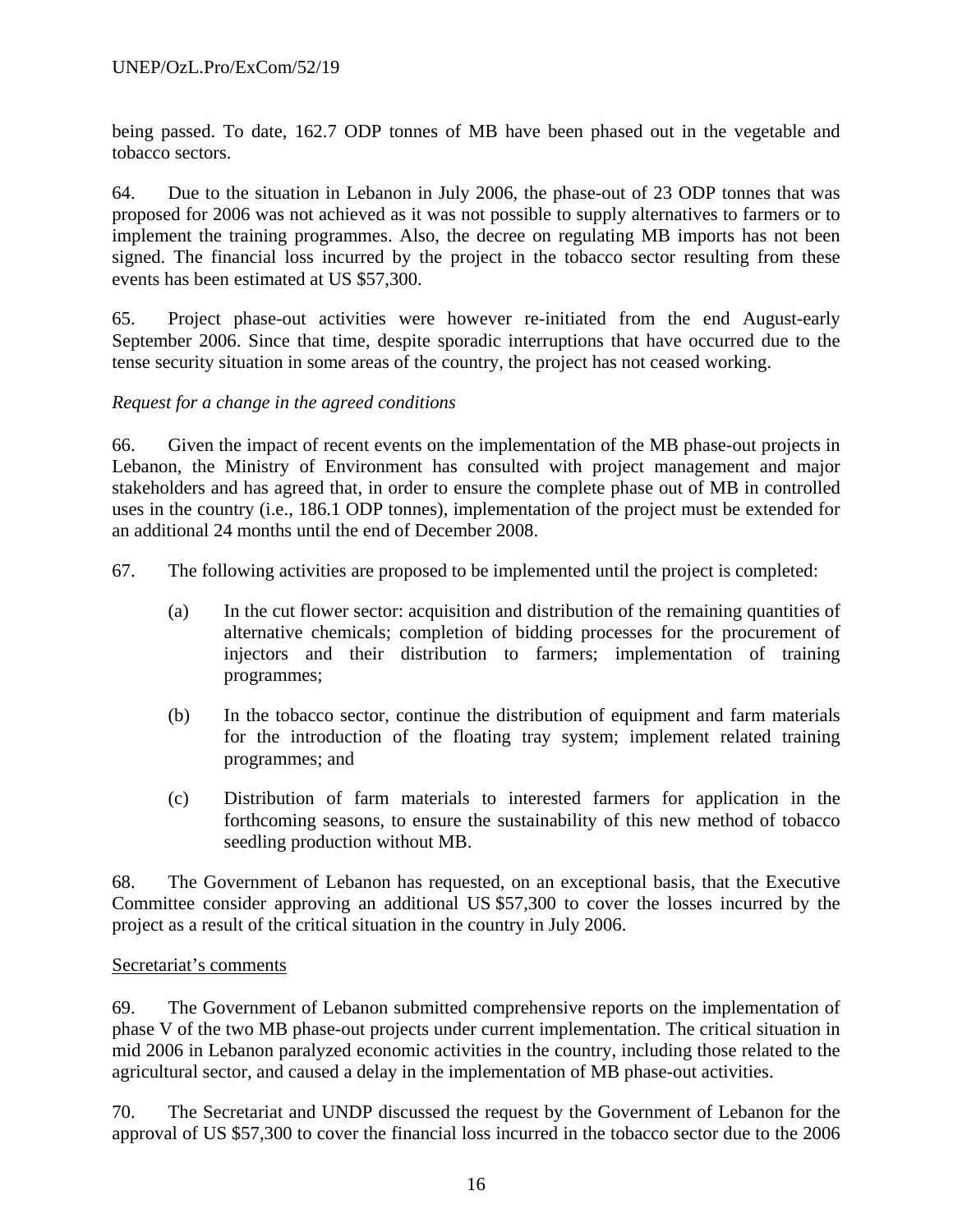events. Noting that at this time it is not possible to assess the overall impact of the 2006 crisis on the MB phase-out projects, the Secretariat suggested that this request might be submitted to a future meeting of the Committee. UNDP reported that the Ministry of Environment can accept deferral and requested that reconsideration be given at the 54th Meeting of the Executive Committee, once preliminary consumption data for 2007 is available.

#### Secretariat's recommendation

- 71. The Executive Committee may wish to:
	- (a) Take note of the 2006 progress report on the implementation of the projects for the phase-out of all remaining soil uses of methyl bromide used in the production of cut flowers and tobacco, implemented by UNDP, and the phase-out of MB for soil fumigation in strawberry production, implemented by UNIDO;
	- (b) Approve the revisions to the agreement between the Government of Lebanon and the Executive Committee that was approved by the Committee at the 34th Meeting and subsequently modified at the 43rd Meeting, extending the phase-out schedule until 2008 as shown in the table below:

|      | Maximum level of methyl bromide consumption by crop (ODP tonnes) |                     |                  |                   |  |  |  |  |
|------|------------------------------------------------------------------|---------------------|------------------|-------------------|--|--|--|--|
| Year | Vegetables/tobacco/                                              | <b>Strawberries</b> | Total phased out | Consumption level |  |  |  |  |
|      | cut flowers                                                      |                     |                  |                   |  |  |  |  |
| 2001 |                                                                  |                     |                  | 236.5             |  |  |  |  |
| 2002 | 25.8                                                             | 6.0                 | 31.8             | 204.7             |  |  |  |  |
| 2003 | 36.0                                                             | 10.1                | 46.1             | 158.6             |  |  |  |  |
| 2004 | 54.0                                                             | 14.2                | 68.2             | 90.4              |  |  |  |  |
| 2005 | 36.0                                                             | 11.1                | 47.1             | 43.3              |  |  |  |  |
| 2006 | 0.0                                                              | 0.0                 | 0.0              | 43.3              |  |  |  |  |
| 2007 | 17.0                                                             | 5.0                 | 22.0             | 21.3              |  |  |  |  |
| 2008 | 17.3                                                             | 4.0                 | 21.3             | 0.0               |  |  |  |  |
| 2009 |                                                                  |                     |                  | 0.0               |  |  |  |  |

- (c) Request UNDP and UNIDO to continue assisting the Government of Lebanon in the implementation of the phase-out investment projects;
- (d) Request UNDP and UNIDO to submit a report on the implementation of the two projects with an assessment of the financial loses that might have occurred during the extraordinary events in Lebanon in 2006, for consideration by the Executive Committee at its 54th Meeting.

#### **Region: LAC: Policy assistance to support the MB phase-out with a special focus on Guatemala and Honduras**

72. Upon a request by the Secretariat, UNEP (on behalf of the Government of Spain) has submitted a progress report on the implementation of the project on policy assistance to support the MB phase-out with a special focus on Guatemala and Honduras for consideration by the Executive Committee at its 52nd Meeting.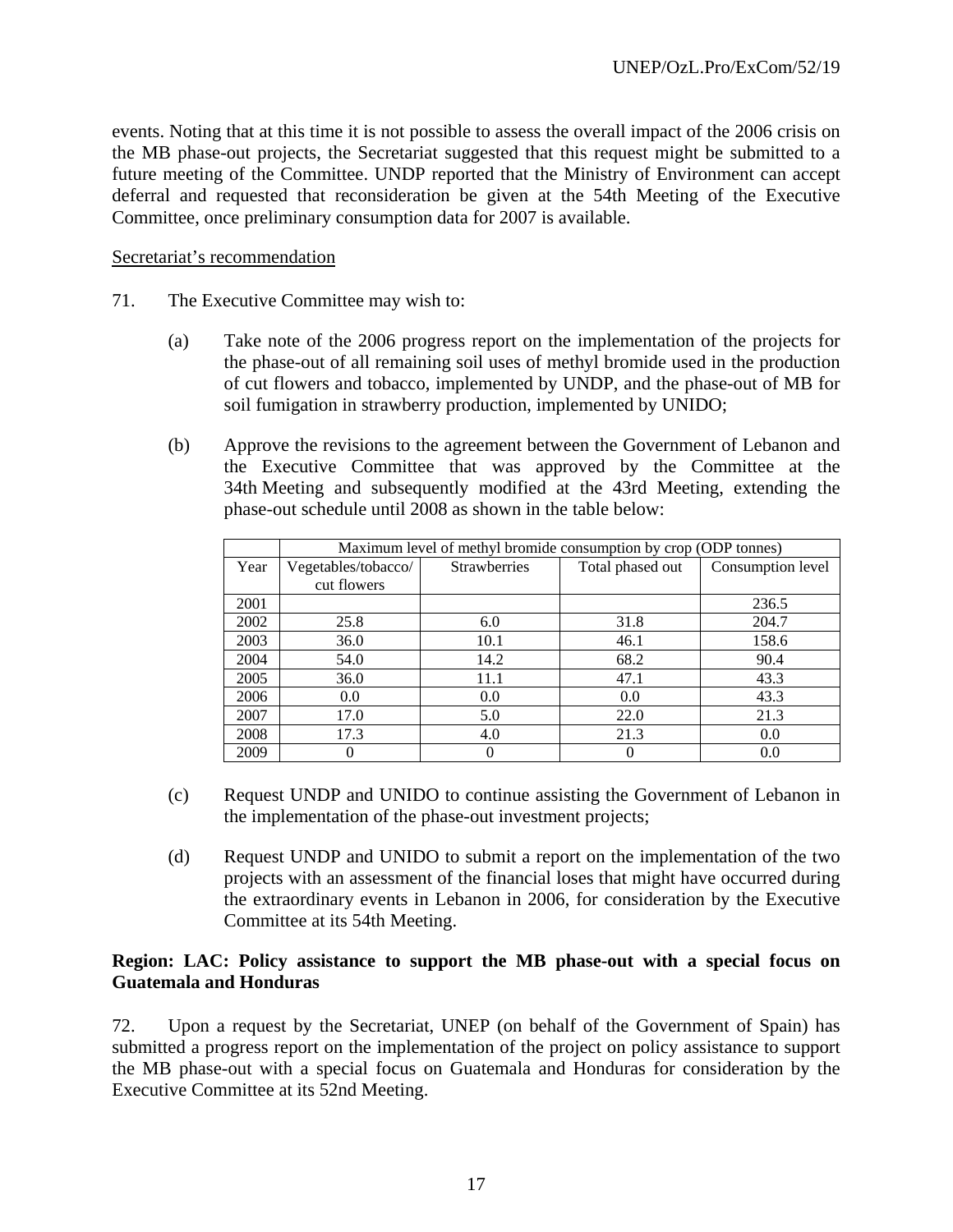# *Background*

73. At its 47th Meeting, the Executive Committee approved US \$80,000 plus agency support costs of US \$10,400 for the Government of Spain for the implementation of the policy assistance programme in Central American countries (paragraphs 48 to 55 of document UNEP/OzL.Pro/ExCom/47/13).

74. The proposal was aimed at providing support on policy measures; assisting Guatemala and Honduras in addressing the difficulties that some growers are facing in implementing the selected MB alternatives. It was also aimed at increasing cooperation between the institutions involved in issues related to the Protocol in each country, by assisting in the implementation of strategies that support investment projects covered by the Fund and in maintaining zero MB consumption in countries with no MB baseline.

### *Progress report*

75. The Government of Spain requested the UNEP CAP team in Latin America and the Caribbean to implement the policy assistance programme on its behalf. The following activities have been implemented:

- (a) A regional forum on the phase-out of MB in the melon sector in Central America was conducted in Guatemala (May 2006). The meeting was hosted by the ministries of Environment and Agriculture of Guatemala with the participation, *inter alia*, of representatives from the governments and melon producers of Costa Rica, Guatemala, Honduras and Mexico. Through this activity, cooperation among major stakeholders involved in the phase-out of MB was enhanced;
- (b) UNEP, in coordination with UNIDO, assisted the Government in arriving at a consensus among stakeholders to return to compliance by 2008 and in reviewing relevant legislation and drafting the action plan for phasing out MB as requested by the Parties. UNEP also initiated field trials to identify other feasible alternative technologies to MB used in melon crops, and
- (c) The Government of Honduras requested UNEP to participate in the preparation of the investment project (second phase) for the complete phase-out of MB in the country. This project was approved by the Executive Committee at its 50th Meeting and is currently under implementation by UNIDO;
- (d) UNEP provided technical assistance to other Central American countries with nil or low consumption of MB on issues regarding import controls for MB, tracking systems and data reporting.

#### Secretariat's comments

76. According to the latest data reported by the Governments of the Central American region under Article 7 of the Montreal Protocol or through the progress report on the implementation of the country programme, except for Honduras, all countries appear to be in compliance with their obligations under the Protocol, as shown in the table below.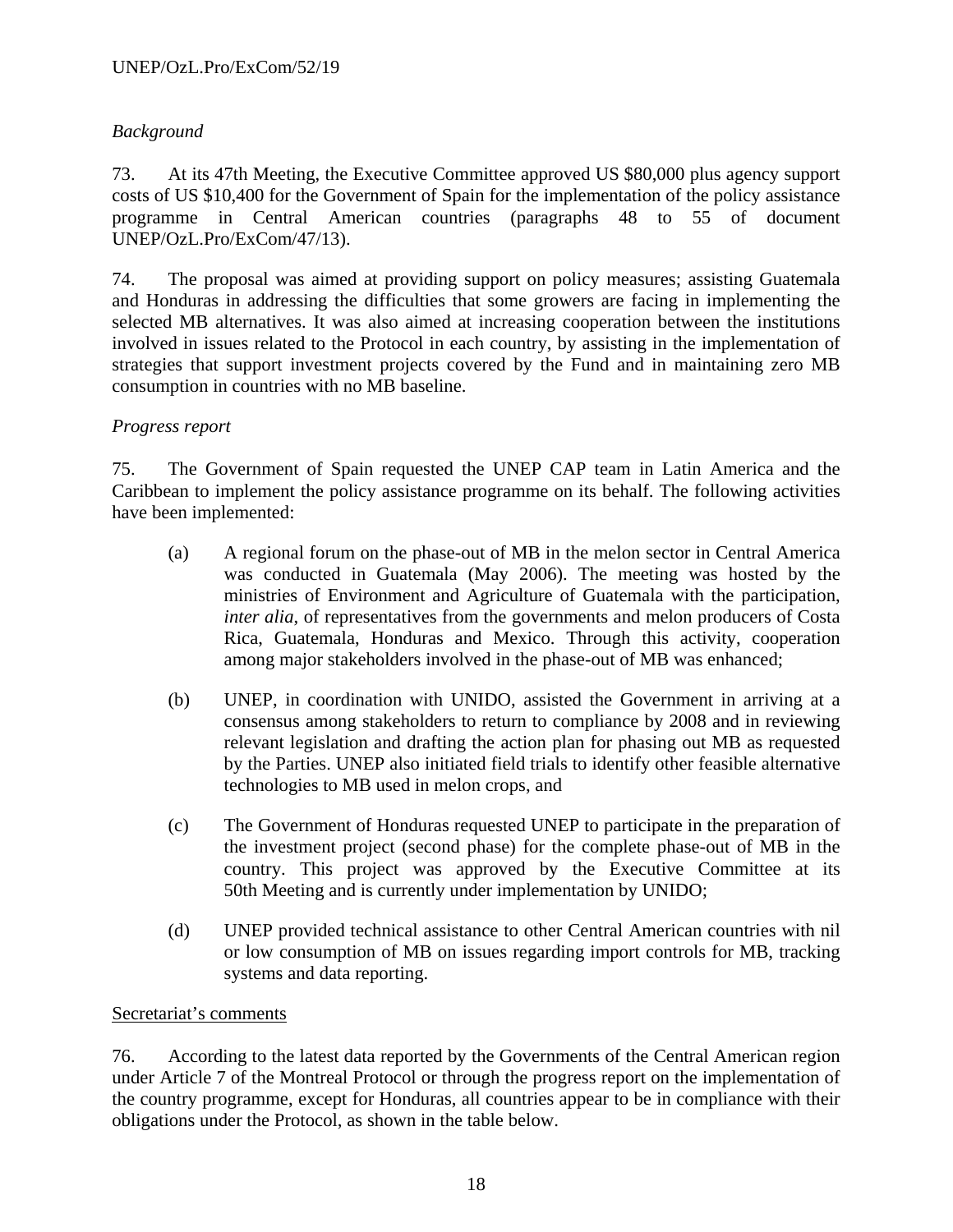| Country     | <b>Baseline</b>          | 2001  | 2002  | 2003  | 2004  | 2005  | 2006   |
|-------------|--------------------------|-------|-------|-------|-------|-------|--------|
| Costa Rica  | 342.5                    | 390.0 | 280.0 | 337.3 | 288.2 | 258.0 | 251.3* |
| El Salvador | -                        | 20.9  |       |       | 14.8  | ۰     |        |
| Guatemala   | 400.7                    | 786.6 | 709.4 | 527.7 | 484.2 | 522.8 | 234.1  |
| Honduras    | 259.4                    | 510.9 | 412.5 | 366.5 | 340.8 | 315.6 | 291.0* |
| Nicaragua   | 0.4                      | -     | 8.2   |       |       | -     |        |
| Panama      | $\overline{\phantom{0}}$ | -     |       |       |       | -     | $**$   |

\* Reported to the Fund Secretariat under the progress report on the implementation of the country programme \*\* Not yet reported

77. In regard to Honduras, at its 50th Meeting the Executive Committee decided, *inter alia,* to approve in principle the national MB phase-out plan for Honduras together with the agreed conditions for achieving the phase-out of MB (decision 50/30). Through this project, the Government of Honduras agreed that its MB consumption in 2006 would not exceed 295.8 ODP tonnes (in 2006, the Government of Honduras reported under the progress report on the implementation of its country programme a MB consumption of 291.0 ODP tonnes).

#### Secretariat's recommendation

78. The Executive Committee may wish to take note of the progress report on the policy assistance programme to support the MB phase-out with a special focus on Guatemala and Honduras, submitted by UNEP on behalf of the Government of Spain.

### **III. OTHER SECTORS**

#### **China: Sector plan for CFC production phase-out: verification of CFC imports and exports for 2006**

#### *Background*

79. As part of the verification of the CFC production in 2006 submitted to the 51st Meeting, the World Bank included a report on the CFC exports in 2006 in China in compliance decision 50/38. However, the World Bank acknowledged this was not a complete import/export verification for 2006 because the import/export data should be checked with the official statistics data of the China General Administration of Custom (GAC), which would not be available until late April to May 2007. The World Bank has therefore submitted to this meeting a full-fledged verification of the import/export of CFC in 2006 in compliance with decision 51/17. The objective of the verification is to confirm that:

- (a) The national consumption of total CFCs in 2006 is below the target agreed in the "Agreement Between China and the Executive Committee of the Multilateral Fund for the CFCs/CTC/Halon Accelerated Phase-out Plan in China";
- (b) The national consumption of CFC-11 in PU Foam Sector 2006 is below the target agreed in the "Agreement Between China and the Executive Committee of the Multilateral Fund for the CFCs/CTC/Halon Accelerated Phase-out Plan in China"; and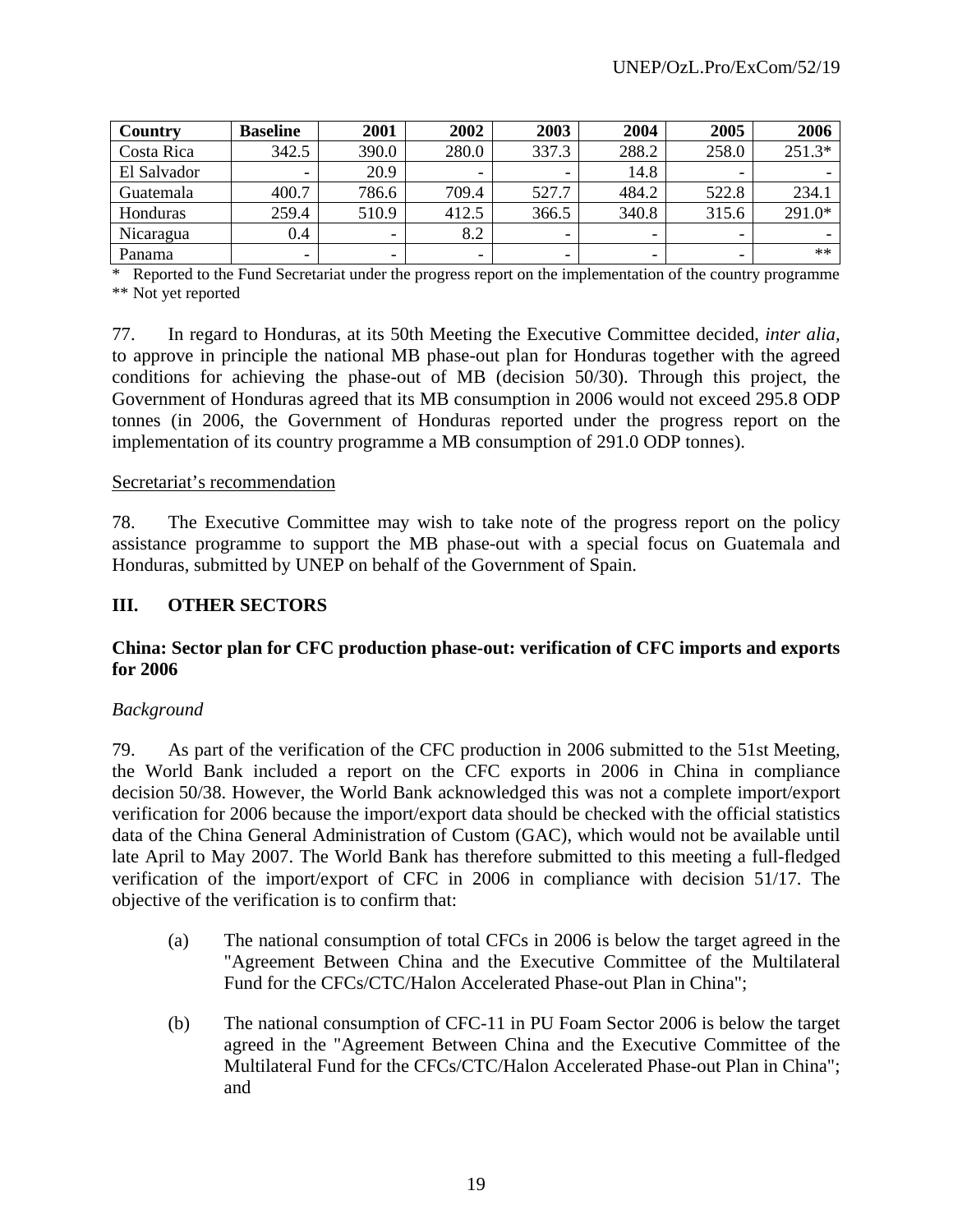(c) The total net export of CFCs in 2006 is below the target agreed in the "Agreement between China and the Executive Committee of the Multilateral Fund for the CFCs/CTC/Halon Accelerated Phase-out Plan in China".

80. The verification was carried out by a local consultant as part of the CFC verification team. The auditor took the following steps in conducting the verification:

- (a) Collected and reviewed the records of export licenses issued for CFCs in 2006 generated from the database of ODS Import and Export Management Office (IMEO), an intergovernmental body with participation from SEPA, Ministry of Commerce and the General Administration of Customs;
- (b) Reviewed the export information collected from the CFC producers on the amount exported, the country of destination and the export date recorded in the custom declaration documents for each export transaction within the year 2006;
- (c) Summarized the levels of export for each CFC producer recorded in the corresponding custom declaration and check with the financial accounting record of the producer; and
- (d) The export information collected from all customs declaration documents was checked with the information from the network of the Ministry of Commerce as well as the General Administration of Customs.

81. The findings of the auditor are presented with data both from the IEMO and the Customs as follows:

| Data source | $CFC-11$ | $CFC-12$ | CFC-113 | CFC-114 | CFC-115 | $CFC-13$ | National   |
|-------------|----------|----------|---------|---------|---------|----------|------------|
|             |          |          |         |         |         |          | CFC import |
| <b>IEMO</b> |          |          |         |         |         |          |            |
| <b>CAC</b>  |          |          |         |         |         |          |            |

## **National CFC Import 2006 (ODP tonnes)**

#### **National Consumption of All CFCs 2006 (ODP tonnes)**

| Data source        | All CFCs national | All CFCs national | All CFCs national | All CFCs national |
|--------------------|-------------------|-------------------|-------------------|-------------------|
|                    | production*       | <i>s</i> import   | export            | consumption       |
| <b>IEMO</b>        | 13.079.567        |                   | 710.874           | 12,368.693        |
| Custom declaration | 13.079.567        |                   | 631.217           | 12,448.350        |

\* Cited from "China CFC Production Phase-out Programme 2006 Verification Report"

#### **National Consumption of CFC-11 2006 (ODP tonnes)**

| Data source        | CFC-11 national | CFC-11 national | CFC-11 national | CFC-11 national |  |
|--------------------|-----------------|-----------------|-----------------|-----------------|--|
|                    | production*     | <i>s import</i> | export          | consumption     |  |
| <b>IEMO</b>        | 6.959.421       |                 | 74.030          | 6.885.391       |  |
| Custom declaration | 6.959.421       |                 | 74.030          | 6,885.391       |  |

\* Cited from "China CFC Production Phase-out Programme 2006 Verification Report"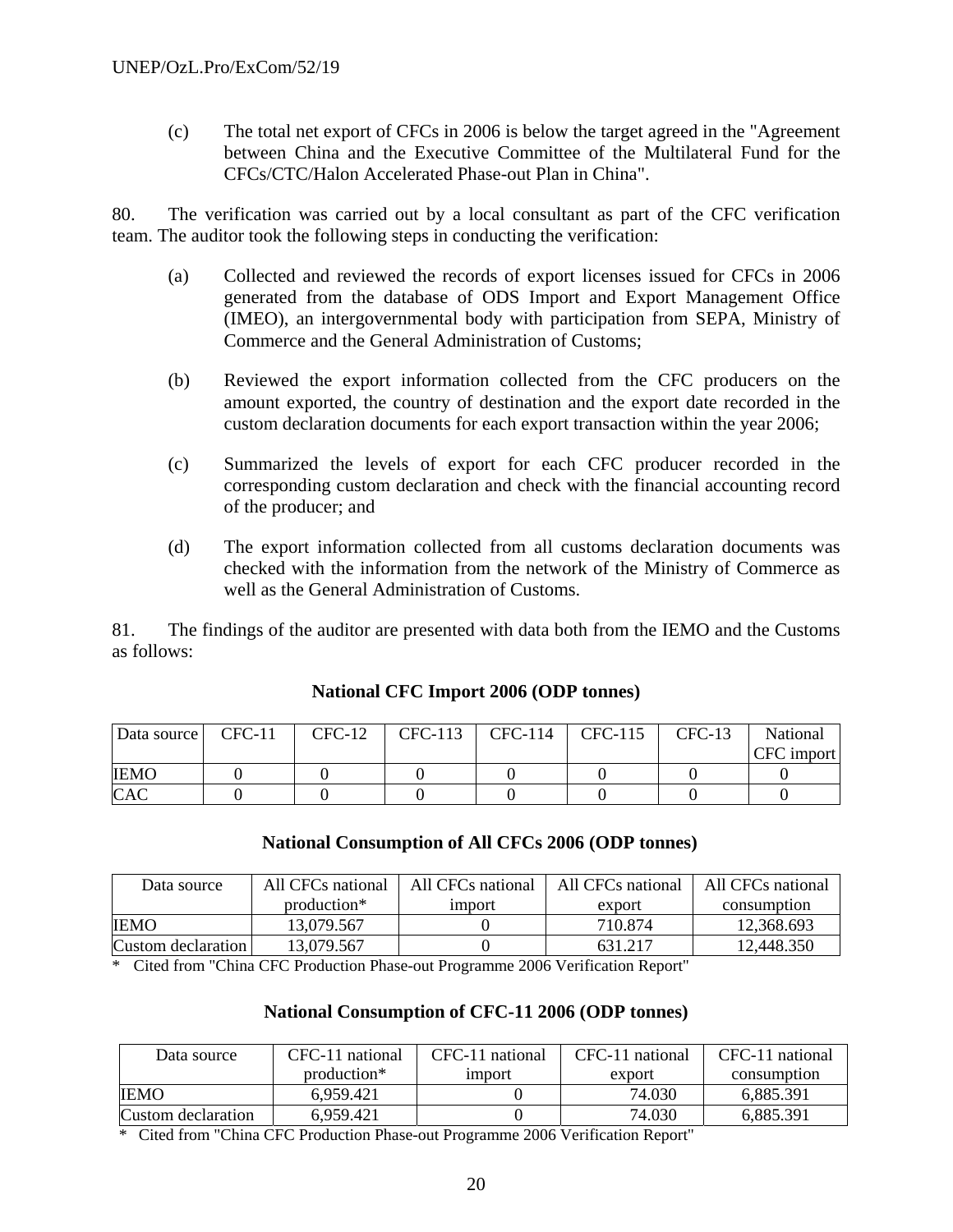| Data source        |         | National CFC   CFC export for   CFC export for   National CFC |                  |                 | National CFC |
|--------------------|---------|---------------------------------------------------------------|------------------|-----------------|--------------|
|                    | export  | MDI uses $*$                                                  | feedstock uses** | <i>s import</i> | net export   |
| <b>IIEMO</b>       | 710.874 | 400                                                           | 74.03            |                 | 256.844      |
| Custom declaration | 631.217 | 324                                                           | 74.03            |                 | 233.187      |

### **National CFC Net Exports 2006 (ODP tonnes)**

In accordance with the decision of Executive Committee, the exports to non-Article 5 countries for MDT uses are to be exempted from the national net CFC exports.

\*\* In accordance with the decision of Executive Committee, the exports to non-Article 5 countries are to be exempted from the national net CFC exports.

- 82. The auditor concludes that:
	- (a) The national consumption of CFCs in China for 2006 was 12,448.35 ODP tonnes that is 1,051.65 ODP tonnes lower than the maximum allowable CFCs total consumption of 13,500 ODP tones as specified in "Agreement Between China and the Executive Committee of the Multilateral Fund for the CFCs/CTC/Halon Accelerated Phase-out Plan in China;
	- (b) The CFC-11 consumption in China PU Foam Sector 2006 was 6,885.391 ODP tonnes that is 114.609 ODO tonnes lower than the maximum allowable CFC-11 consumption limit of 7,000 ODP tones in PU Foam Sector as specified in "Agreement Between China and the Executive Committee of the Multilateral Fund for the CFCs/CTC/Halon Accelerated Phase-out Plan in China"; and
	- (c) The national CFC net exports in 2006 were 233.187 ODP tonnes that is 166.813 ODP tonnes lower than the maximum allowable net CFC exports of 400 ODP tones as specified in "Agreement between China and the Executive Committee of the Multilateral Fund for the CFCs/CTC/Halon Accelerated Phase-out Plan in China".
- 83. The auditor recommends that:
	- (a) The filing of documents on CFC export operations needs to be improved. During the verification of 2006 CFC exports, IEMO advised the verifier that the importer had shown the permission from EU for export of 32 ODP tonnes of CFC-113 to UK, but both IEMO and the exporter (Changshu 3F) failed to present the written document certifying the transaction.
	- (b) Considering that the maximum allowable net CFC exports in 2008 is only 100 ODP tonnes, the verifier has reiterated the recommendation in the "Verification of China National CFC Import and Export 2005" that the issuing of CFC export quota in 2007 should cease as early as possible to avoid the risk of exceeding the limit in 2008.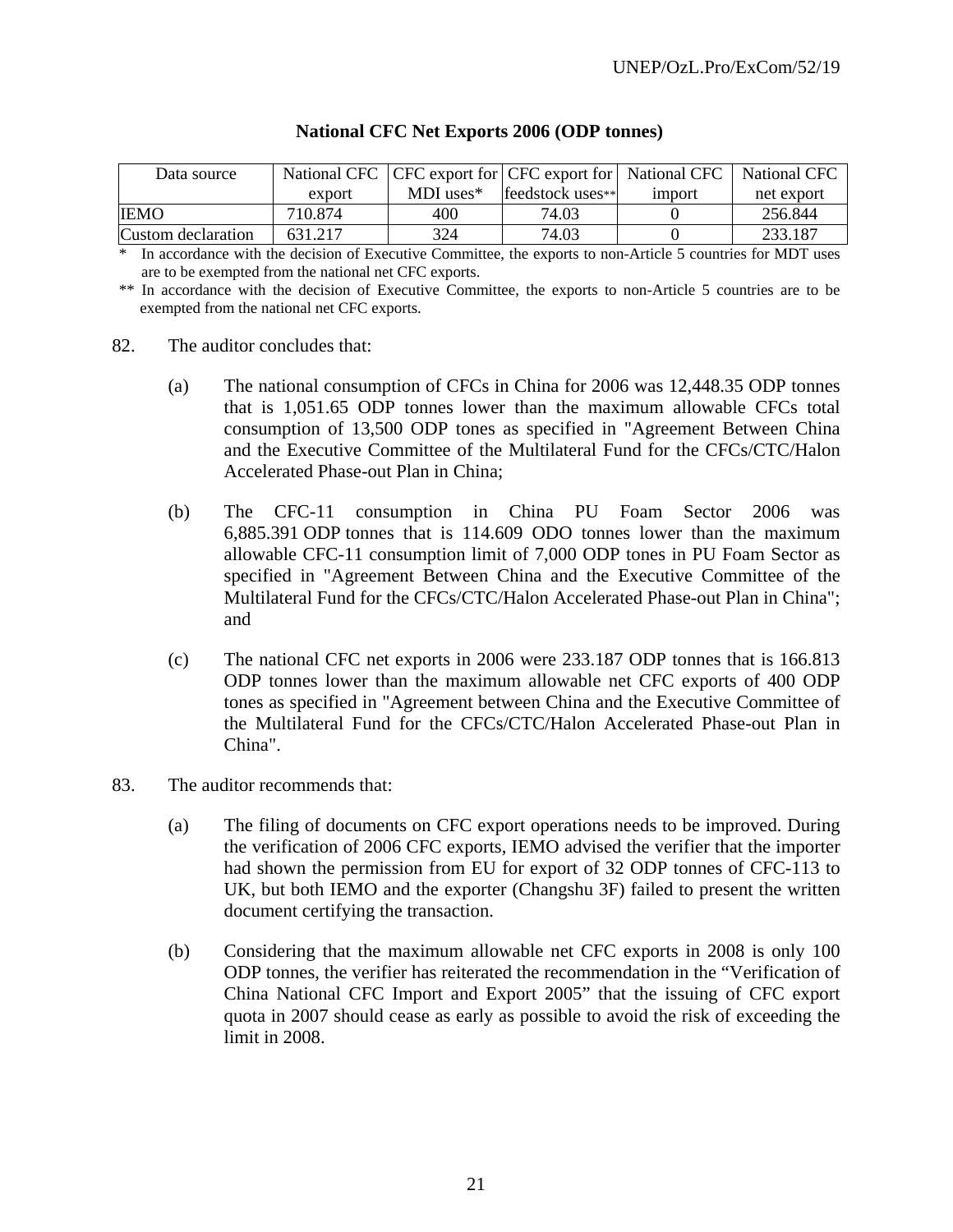### Secretariat's comments

84. The Secretariat appreciates the effort by the World Bank to comply with the decision of the Executive Committee at the 51st Meeting and to conduct a full-fledged verification of the CFC import/export in China for the year 2006.

#### Secretariat's recommendation

85. The Secretariat recommends that the Executive Committee notes with appreciation the verification of the CFC import/export in 2006 in China submitted by the World Bank.

### **Côte d'Ivoire: Phase-out of CFC-12 in the manufacture of cosmetics aerosols by conversion to hydrocarbon aerosol propellant at COPACI, Abidjan**

86. As requested by the Secretariat, UNIDO has submitted a progress report on the implementation of the project for the phase-out of CFC-12 in the manufacture of cosmetics aerosols by conversion to hydrocarbon aerosol propellant at COPACI, Abidjan for consideration by the Executive Committee at its 52nd Meeting.

### *Background*

87. At its 46th Meeting, the Executive Committee approved US \$110,428 plus agency support costs of US \$9,939 for UNIDO for the implementation of the COPACI aerosol phase-out project. The Executive Committee approved the project on the understanding that no additional funds would be requested from the Fund for the phase-out of CFCs in the aerosol sector. The Committee also requested UNIDO to make all attempts to redeploy the equipment purchased for a cancelled aerosol project in the FYR Macedonia (MDN/ARS/32/INV/17) in a cost effective manner in order to offset the need to purchase additional new equipment; and in the event that some or all of the equipment from the FYR Macedonia cannot be redeployed to the COPACI aerosol project in Côte d'Ivoire, to continue to attempt to redeploy the equipment elsewhere and to report back to a future Meeting of the Executive Committee.

## *Progress report*

88. In September 2005, UNIDO arranged a joint inspection mission to the aerosol manufacturing plant in the FYR Macedonia with the supplier of the equipment (KP Aerofill). It was noted that except for the two 2-ton capacity LPG storage tanks all other equipment items would be suitable for redeployment to COPACI. At the same time, UNIDO advised COPACI about the feasibility for the redeployment of the equipment from the FYR Macedonia project.

89. Upon a proposal by the supplier of the aerosol equipment, a letter was sent to COPACI in January 2006 inviting two of its engineers to attend a five-day training session in equipment installation, operation and maintenance at the aerosol equipment manufacturing plant in the United Kingdom. Despite UNIDO's attempts to obtain feedback from COPACI (through UNIDO's Office in Abidjan and the Ozone Officer), it was only on 18 October 2006 that UNIDO's country representative met with the technical Director of COPACI, who indicated that COPACI did not have sufficiently educated technical staff to send to the United Kingdom. He also indicated that COPACI would prefer to get new aerosol equipment, rather than the equipment supplied to the FYR Macedonia.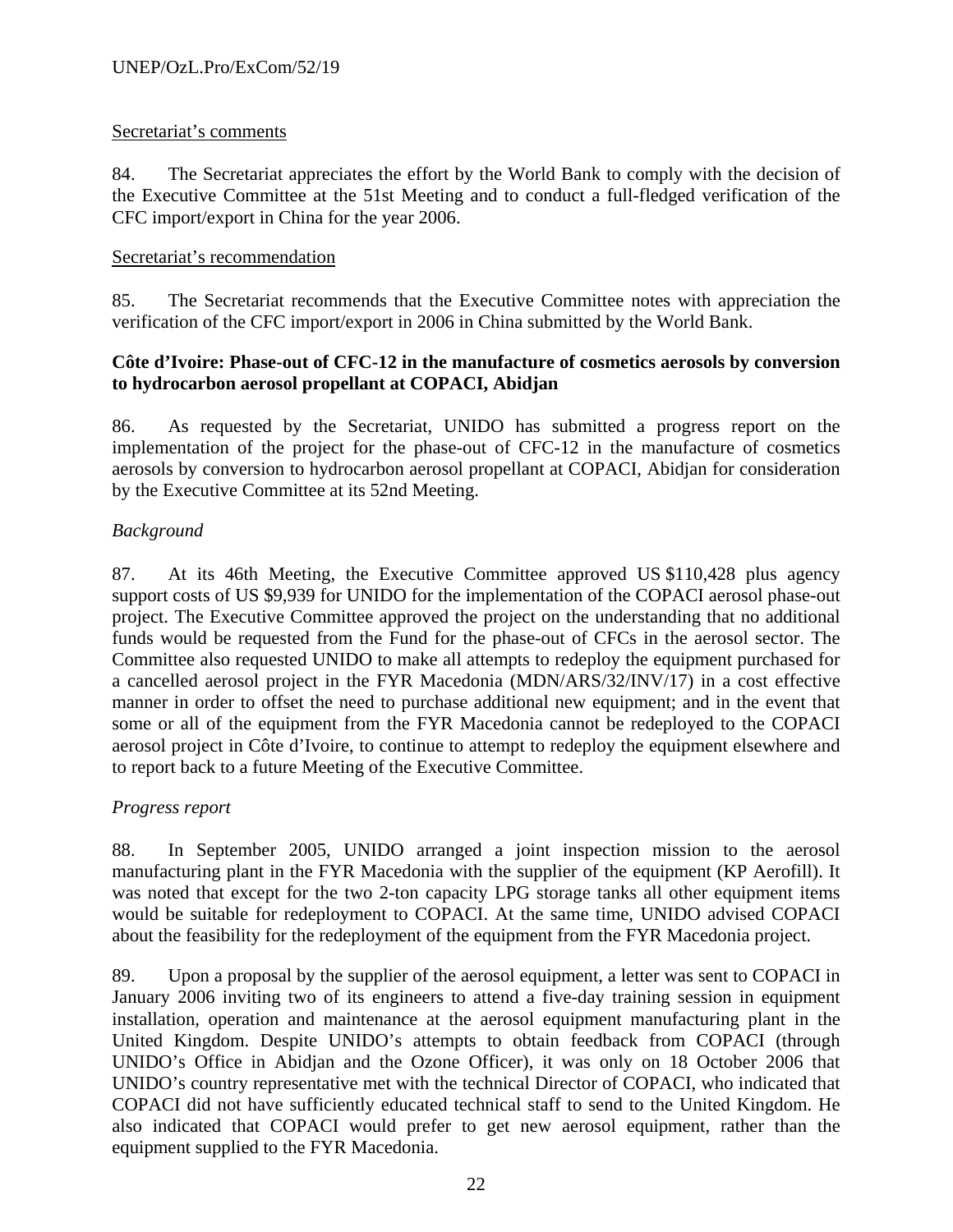90. Subsequently, UNIDO managed to persuade COPACI that the equipment that had been supplied to the FYR Macedonia is new and can easily be adjusted to their plant. However, on 30 November 2006, UNIDO was informed that the British Consulate in Abidjan had been closed and therefore it would be very difficult to obtain visas for their technicians. It was then suggested that the equipment manufacturer send COPACI a detailed manual regarding equipment installation, operation and maintenance. However, this proposal was not accepted by UNIDO, since only experienced staff could ensure safe installation of the hydrocarbon-based aerosol production line.

91. The Secretariat noted that in 2006 the CFC consumption used for manufacturing of aerosols in Côte d'Ivoire was reduced by about 60 per cent and that the company was considering moving its production facility to another country. On this basis, the Secretariat suggested UNIDO should first request an official communication from the company and the Government on their commitment to implement the phase-out project. The Secretariat also suggested that UNIDO further explore the feasibility of using the services of an experienced engineering firm to install the aerosol equipment purchased for the cancelled project in the FYR Macedonia in COPACI.

92. The Minister of the Environment of Côte d'Ivoire wrote to the Director of COPACI on 6 April 2007 indicating that implementation of the project should be completed by 31 May 2007, and that according to the decree of 28 January 1998, the company could be closed if it did not fulfil the requirements under the Montreal Protocol. In response to this communication, the Director of COPACI agreed to start implementation of the phase-out project.

93. On this basis, UNIDO is proposing to request a new quotation from the manufacturer of aerosol equipment in the United Kingdom for the inspection, testing and minor upgrading of the aerosol equipment purchased for the FYR Macedonia at their manufacturing plant and its shipment to Côte d'Ivoire. The agency will arrange transportation of the equipment from the FYR Macedonia to the United Kingdom, and hire an experienced engineering company capable of assisting in the installation and commissioning of the aerosol equipment according to the specifications to be supplied by the aerosol equipment manufacturer.

#### Secretariat's comments

94. The Secretariat noted with appreciation the extraordinary work undertaken by UNIDO to redeploy the aerosol equipment purchased for the plant in the FYR Macedonia to a manufacturing plant in Côte d'Ivoire, and to accelerate the implementation of the project despite the major constraints.

#### Secretariat's recommendation

- 95. The Executive Committee may wish to:
	- (a) Note with appreciation the work undertaken by UNIDO to redeploy the aerosol equipment purchased for an aerosol manufacturing plant in the FYR Macedonia to a manufacturing plant in Côte d'Ivoire;
	- (b) Request the Government of Côte d'Ivoire to accelerate the implementation of the project for the phase-out of CFC-12 in the manufacture of cosmetics aerosols by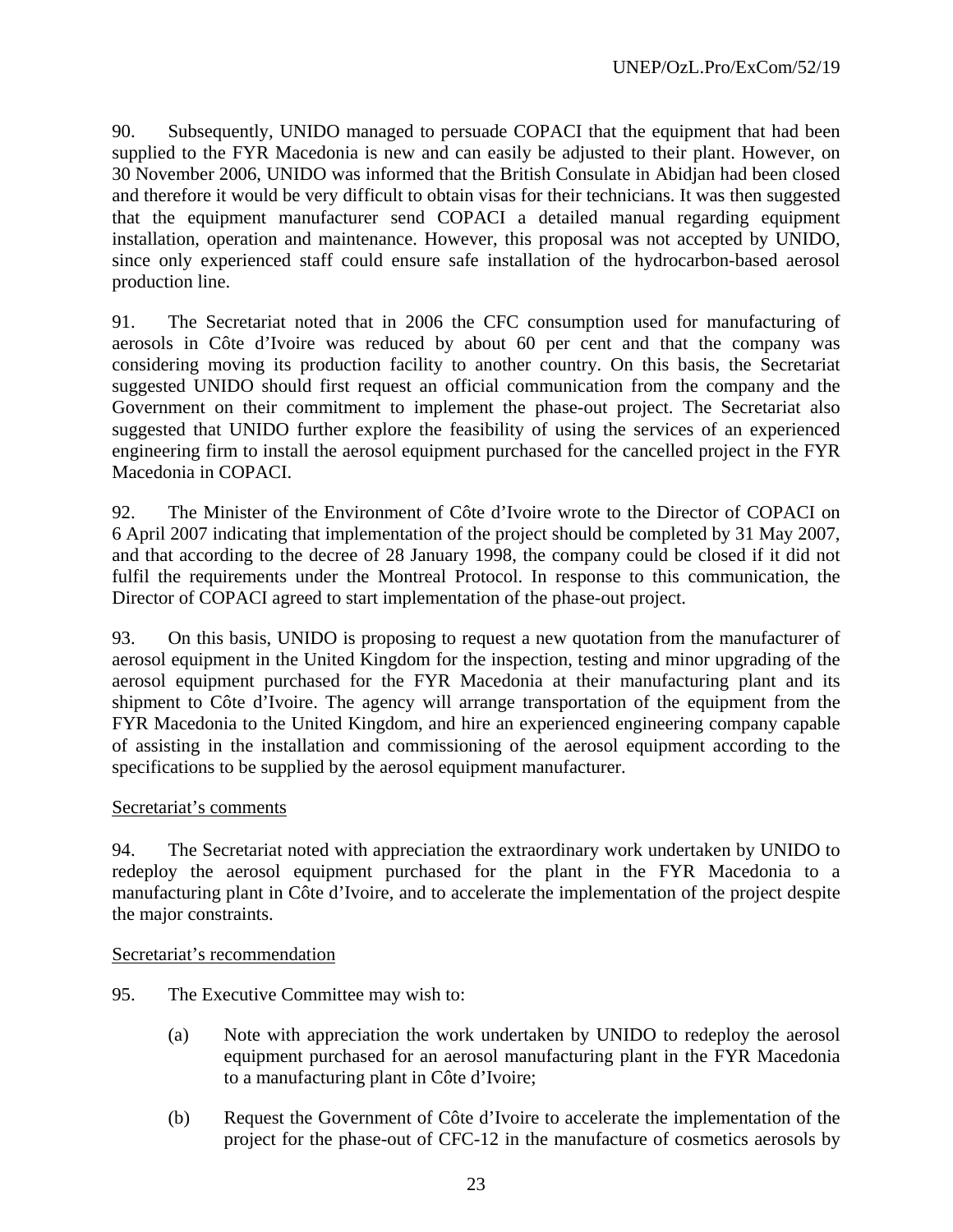conversion to a hydrocarbon aerosol propellant at COPACI completing the phase-out of CFCs in the aerosol sector in Côte d'Ivoire; and

(c) Request UNIDO to report back to the Executive Committee at its 53rd Meeting on the status of implementation of the aerosol project in Côte d'Ivoire including the situation of the redeployment of the aerosol equipment purchased for an aerosol manufacturing plant in the FYR Macedonia.

## **Egypt: Technology provider for the project to phase-out of CFC consumption in the manufacture of MDIs**

96. UNIDO, on behalf of the Government of Egypt, submitted a national strategy for the phase-out of MDIs (UNEP/OzL.Pro/ExCom/50/29, paragraphs 1 to 37), together with the conversion of the two locally-owned CFC-based MDI production facilities to HFC-134a technology, for consideration by the Executive Committee at its 50th Meeting.

97. The Committee approved the project for the phase-out of CFC consumption in the manufacture of metered-dose inhalers in Egypt, at a total cost of US \$5,899,000 plus agency support costs of US \$442,425 for UNIDO, including US \$3 million plus agency support costs for technology transfer, on the understanding that UNIDO would negotiate with potential providers prior to the 52nd Meeting of the Executive Committee, and that any savings that might be realized during the process would be returned to the Multilateral Fund at the 52nd Meeting of the Executive Committee (decision 50/28).

## *Report submitted by UNIDO*

98. UNIDO invited seven potential suppliers of technology transfer to submit proposals according to detailed terms of references prepared by UNIDO. Furthermore, UNIDO issued the request for participation in the international tender on its website to those companies that might be interested in submitting an offer.

99. Out of the seven potential suppliers, only two bids were received by UNIDO, and only one met all the requirements of the terms of reference. The total cost of the proposal was US \$3,419,080 with the following cost breakdown:

- (a) Products development for two companies (US \$3,157,200);
- (b) Guidance and supervision of engineering works (US \$132,000);
- (c) Travel and accommodation expenses (US \$44,980);
- (d) Validation Master Plan (US \$84,900).

## Secretariat's comments

100. Considering the level of funding of the contract (up to US \$3 million) and that only one proposal was submitted according to the terms of reference developed by UNIDO, the Secretariat sought a clarification on whether or not a contract could be granted on this basis. UNIDO indicated that its Contract Committee had agreed to review the offer submitted and negotiate the possibility of a price reduction.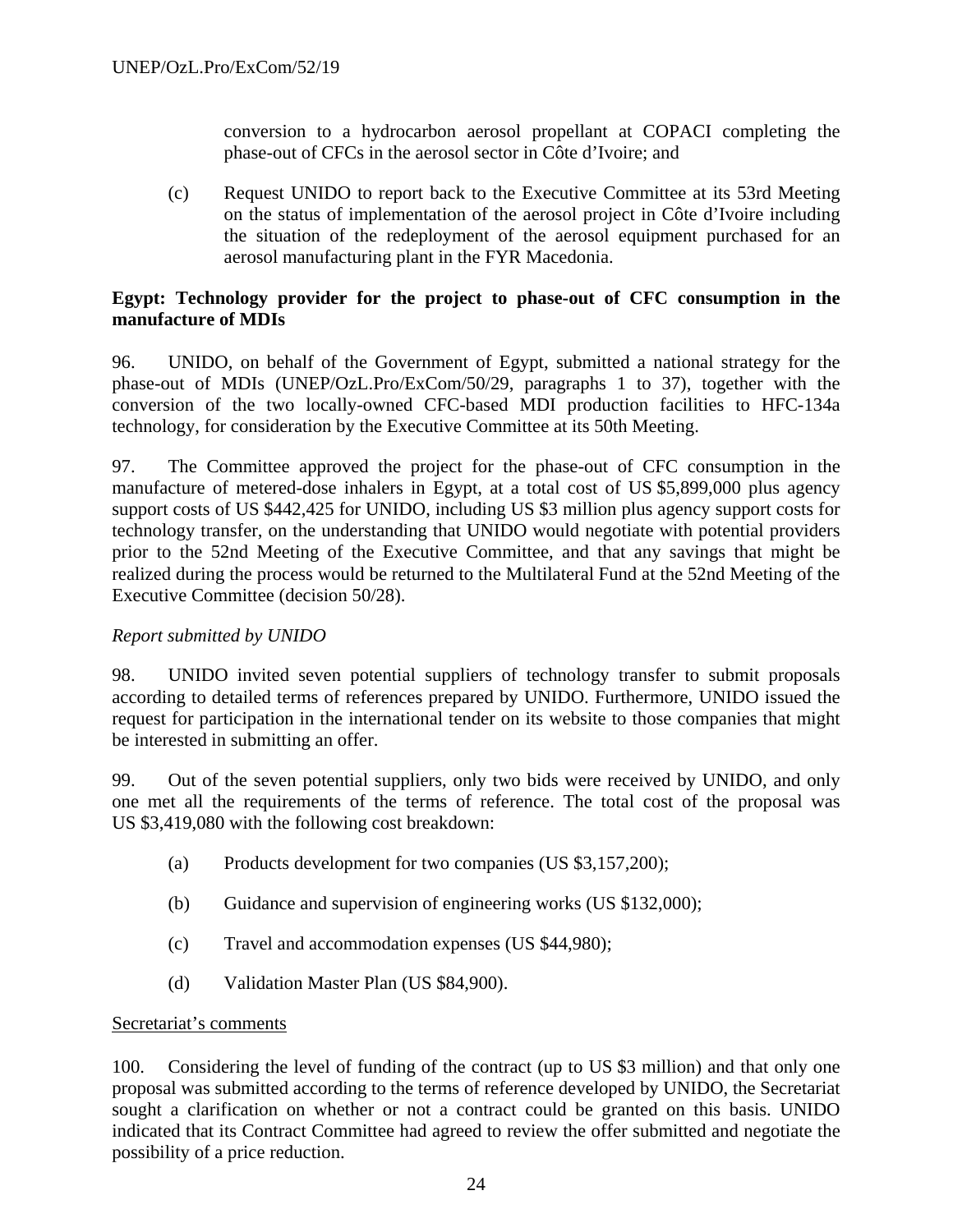101. The Secretariat and UNIDO discussed the costs of the development of the documentation required for the registration of HFA-MDIs, the request for guidance and supervision of engineering works in addition to the funding that was already approved for commissioning and installation of the equipment, and the contribution by the manufacturing plants towards services to support the new equipment and processes. All these issues have been clarified. The technology provider has agreed to a funding level of US \$3,146,955 to carry out all the work contained in the terms of reference developed by UNIDO.

#### Secretariat's recommendation

102. The Executive Committee might wish to note that the costs of technology transfer for the project to phase-out of CFC consumption in the manufacture of MDIs in Egypt is US \$3,146,955 million.

#### **Libyan Arab Jamahiriya: Plan for the phase-out of import and net consumption of halons in the fire fighting sector**

#### *Background*

103. At its  $47<sup>th</sup>$  Meeting, the Fund Secretariat noted that the phase-out plan for Libyan Arab Jamahiriya was consistent with the halon banking guidelines pursuant to decision 18/22 and suggested that the sustainability of the operation should be addressed in the design of the project. UNIDO indicated that remaining project preparation funds could be used to redesign the programme to ensure its long term sustainability without any cost to the project. The Secretariat also noted that a key aspect of the plan for sustainability would be the location of a host enterprise. Following discussion about the need for sustainable halon banking projects, the Executive Committee decided that no funds would be disbursed until UNIDO had completed a plan to ensure the sustainability of the project utilizing remaining project preparation funds already approved (decision 47/11, Annex II).

104. In the context of its progress report to the 49th Meeting, UNIDO indicated that a plan for the sustainability of the halon bank in the Libyan Arab Jamahiriya, would be submitted to the 50th Meeting and the Executive Committee noted this in decision 49/11(e). UNIDO submitted to the 50th Meeting a project document that, in the view of the Secretariat, did not include the requested plan, and therefore a revised plan has been submitted to the 52nd Meeting.

105. The revised plan emphasized the need for the selection of an entity to host the halon recovery/recycling facility. It notes that stakeholders in the fire fighting sector often offer to host the halon recovery and recycling facility without any serious considerations of their capacity to sustain the operation. UNIDO indicated that the selection of the host entity for the halon facility should be based on:

- (a) Capacity to provide sufficient space for installation of halon reclamation equipment and storage of both recycled and non-recycled halons for destruction;
- (b) Availability of utilities (electricity, compressed air, liquid nitrogen);
- (c) Staff experienced in handling pressure vessels and liquefied gasses; and